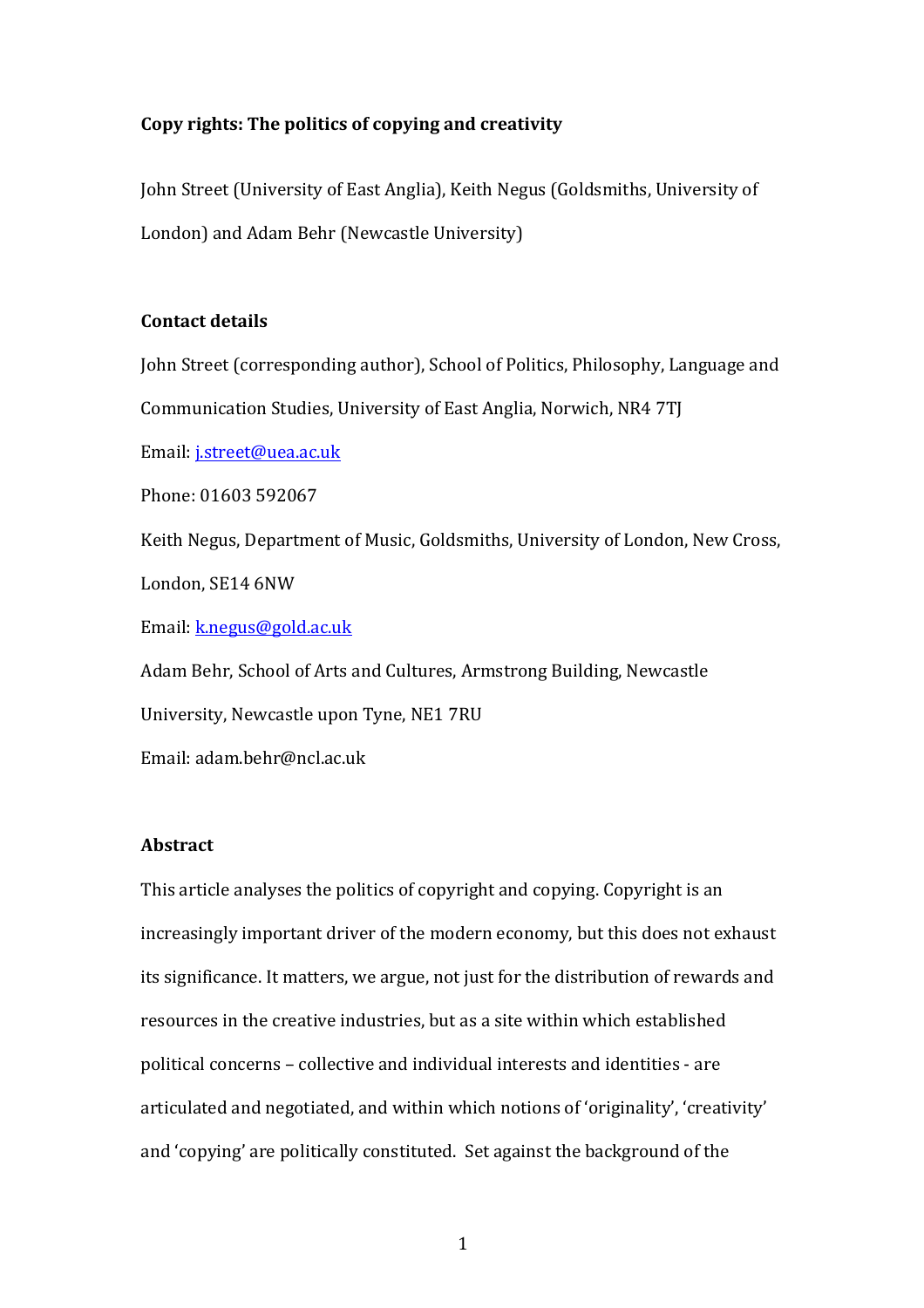increasing economic value attributed to the creative industries, the impact of digitalization on them, and the European Union's Digital Single Market strategy, the article reveals how copyright policy, and the underlying assumptions about 'copying' and 'creativity', express (often unexamined) political values and ideologies. Drawing on a close reading of policy statements, official reports, court cases, and interviews with stakeholders, we explore the multiple political aspects of copyright, showing how copyright policy operates to privilege particular interests and practices, and to acknowledge only specific forms of creative endeavour.

### **Acknowledgements**

The research on which this article is based was funded by the Centre for Copyright and New Business Models in the Creative Economy (CREATe) [AHRC] Grant Number AH/K000179/1]. We are very grateful to our interviewees for their time and help. We also owe a debt to the audiences at two conferences at which earlier versions of this paper were presented: 'Creativity, Circulation and Copyright: Sonic and Visual Media in the Digital Age', CRASSH, University of Cambridge, 28-29 March 2014, and 'Copy/CTRL', Goldsmiths, University of London, 8 May 2015. Finally, we much appreciated the generous suggestions and perceptive criticisms of Alan Finlayson and our anonymous referees.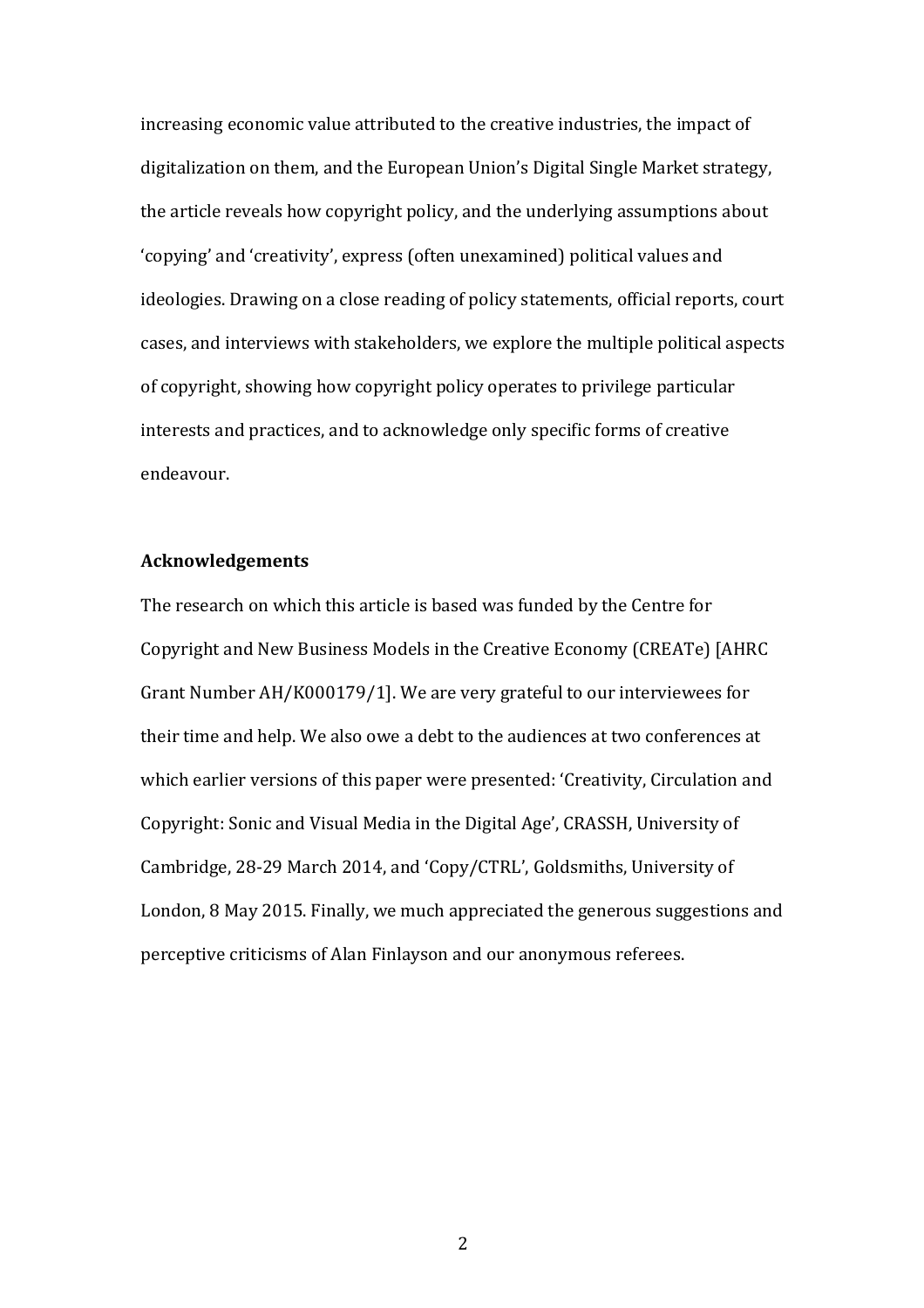### **Introduction**

Our argument is that copyright and copyright policy, typically the province of intellectual property lawyers, warrants the closer scrutiny of political scientists, because copyright affects the distribution of resources and rewards and because it manages the tension between collective and individual rights. How these matters are resolved is important materially and culturally for all societies, and their resolution is a consequence of political processes and political values. But there is, we suggest, more at stake than this. Copyright also serves to construct ideas of 'creativity', 'originality' and 'copying'. These are ideas that matter profoundly to the vision of the liberal society and the individuals who constitute it. As John Stuart Mill (1972/1859: 132) wrote in 'On Liberty': 'It will not be denied by anybody, that originality is a valuable element in human affairs.' In this article, we unpack the political principles and judgements that constitute copyright and copyright policy, revealing both how they affect the distribution of resources and opportunities, but also how they construct modern understandings of originality and creativity.

According to the Department of Culture, Media and Sport (DCMS, 2015), in 2014 the creative industries were worth  $E76.9$ bn to the UK economy; their exports were valued at  $£17.3$ bn; and they provided  $1.71$ m jobs. These industries – music, film, television, video games, among others – are heavily dependent on copyright in realizing their economic worth. The music business in particular, according to Patrik Wikstrom (2009: 12), is to be understood as a 'copyright industry'. Indeed, the body that represents that industry, UK Music, describes copyright as the 'currency of creativity' (UK Music, 2010) and as 'the bedrock of the music industry' (UK Music, 2014).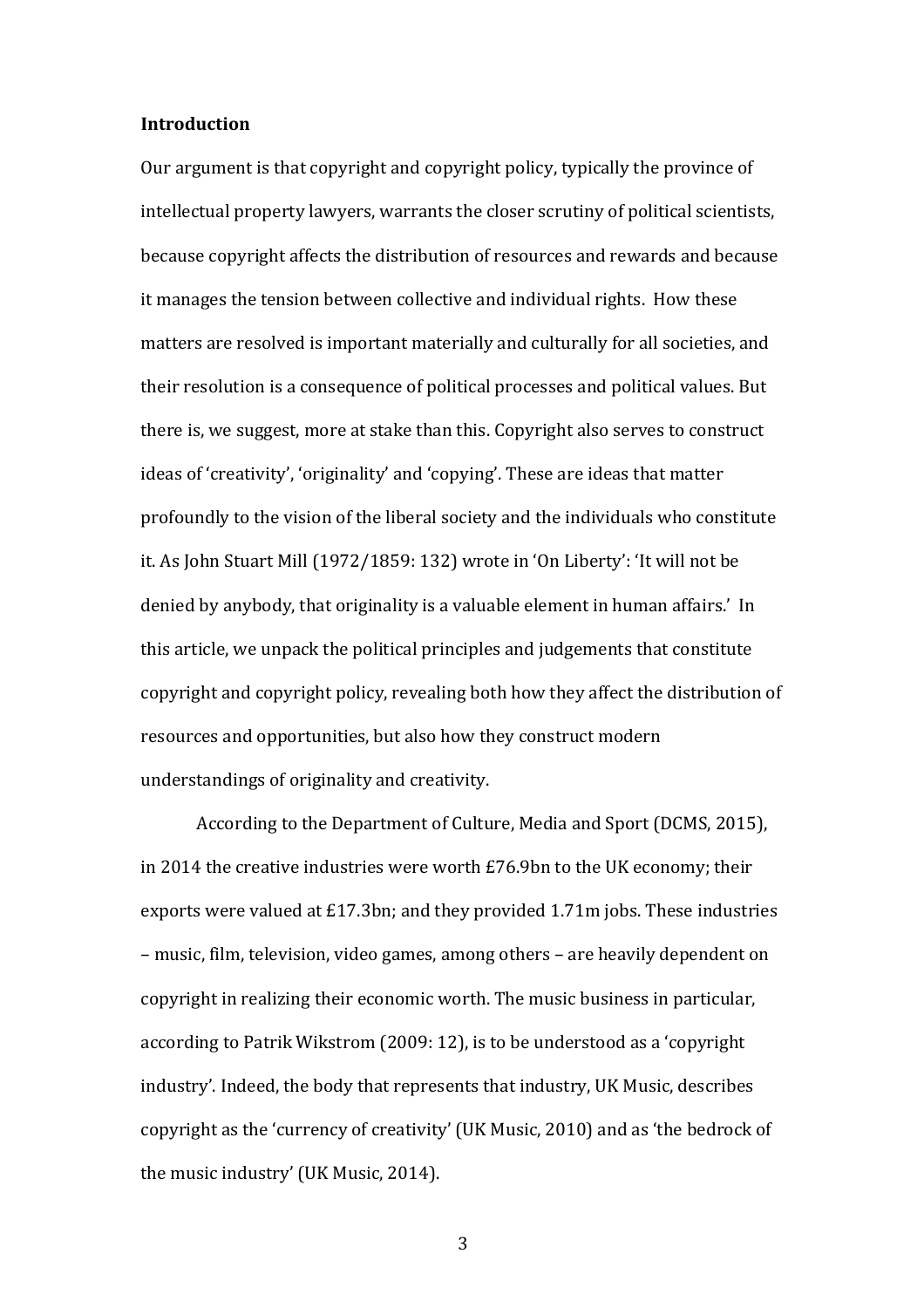Digitalisation has heightened the importance of copyright, facilitating piracy and illegal file-sharing, and impacting on almost all aspects of the production, distribution and consumption of creative content. These transformations drive the EU's determination to create a Digital Single Market (DSM), and to engage in a radical overhaul of the copyright regime (European Commission, 2015; Rosati, 2013).<sup>1</sup> They also lie behind national initiatives to adapt to digitalisation<sup>2</sup>, and the concomitant need to reform copyright (Hargreaves, 2011). These reform programmes have attracted intense political lobbying in Brussels and elsewhere by the corporate stakeholders and those suspicious of their motives (for example, the Open Rights Society, the Electronic Frontier Foundation and European Digital Rights [EDRi]). The EU's consultation on copyright attracted 9,500 replies and more than 11,000 messages (Dobusch, 2014). 

This heightened attention on copyright is reflected in electoral agendas. In the 2015 UK General Election, the Conservative (2015: 42) and the Liberal Democrat (2015: 37) parties both referred to copyright in their manifestos.<sup>3</sup> The Green Party called for 'a comprehensive Digital Bill of Rights', with the intention of reducing the role of the market in cultural production and consumption (Green Party, 2015: 61). And while the Pirate Party, formed specifically to reform copyright, may no longer be the force in Europe that it once was (Cammaerts, 2015; Fredriksson, 2014), its sole representative in the European

 $1$  The UK's decision to leave the EU is unlikely to affect significantly its copyright law, although it will cease to be subject to subsequent interpretations of that law by the CIEU.

 $2$  See, for example, 'The UK's Vision for a Digital Europe'; available at: https://engage.number10.gov.uk/digital-single-market/uk-vision-for-eu-digitaleconomy-single-market.pdf.

<sup>&</sup>lt;sup>3</sup> The Labour Party, the SNP and UKIP, however, made no mention of copyright.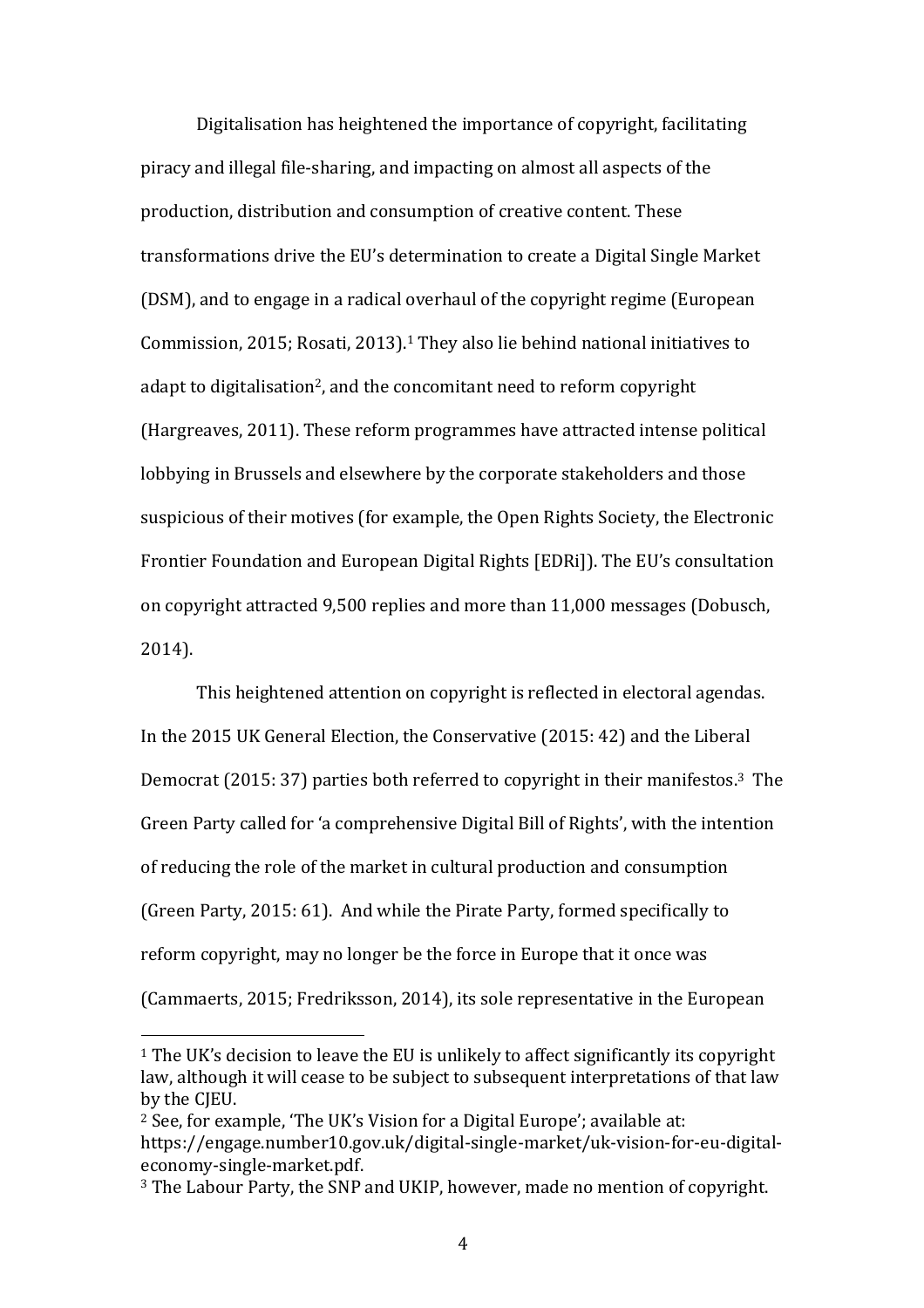parliament, Julia Reda, is the official rapporteur for the EU's copyright consultation exercise (Reda, 2015).

Despite its increasing political salience, copyright has tended to be overlooked by disciplines other than law.<sup>4</sup> In particular, political studies has been slow to acknowledge its significance, although it is important to note the contribution of work by Jeremy Waldron (1993) on the political theory of copyright, Ronald Bettig (1996) on the political economy of intellectual property, Jessica Litman (2006) on the making of US copyright policy, and Debora Halbert  $(2014)$  and Blayne Haggart  $(2014)$  on the global politics of the international copyright regime. This article is a further sortie into this field. We explore the political ideas that inform both copyright policy and constitute the underlying practices of copying and creativity. We concentrate on the music industry, and we analyse how political values and assumptions underpin, first, existing copyright regimes, and we examine how political judgements inform ideas of a 'work' that may be 'a copy' or an 'original' and attribute responsibility to an 'author'. In making our case, we draw on policy documents, legal cases and interviews with key actors in the music industry. We show how copyright policy arbitrates between the claims of individuals and those of society, and how it assigns responsibility and agency. In these respects, it is political in the sense adopted by David Runciman (2014: 6): 'the collective choices that bind groups of people to live in a particular way'. But it also acts politically in defining

<sup>&</sup>lt;sup>4</sup> For exceptions: in history, see Baldwin, 2014, Cummings, 2013 and Johns, 2010; in music studies, see Frith and Marshall, 2004 and McLeod and DiCola,  $2011$ ; in cultural studies, see Decherney,  $2013$  and Gaines,  $1991$ ; in sociology, see van Eechoud, 2014.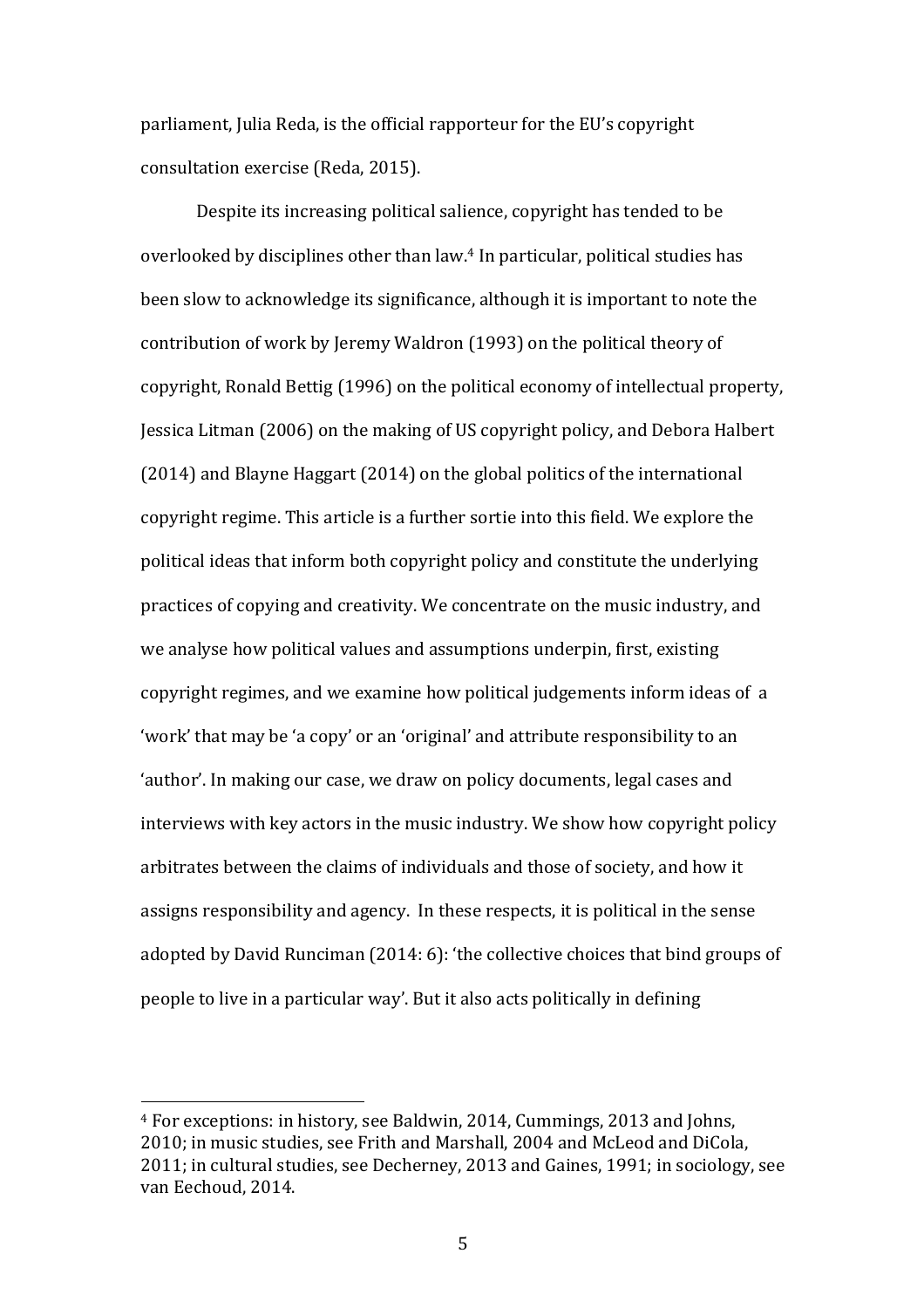'originality' and 'creativity', and in determining integrity and cultural value in forms of communication.

## **Background: copyright and digitalisation**

Copyright policy is designed to reward and incentivize creators, and to enable society to benefit from the results of their innovation and creativity in the public domain. It does this by identifying the rights of creators and intermediaries to benefit from their contributions.<sup>5</sup> And in recognizing and regulating these rights it establishes what may be claimed as an original work and what a copy, where copying may refer to either the reproduction of a work for commercial purposes or to the plagiarizing of artistic expression.

Both forms of copying have been affected by digitalisation. Arguably the music industry has felt these effects most sharply (Negus, 2015). The recording of music in digital form (as opposed to analogue) has meant that it becomes possible for copies to be made with no loss of quality; it has also meant that music could be 'shared' much more rapidly than was possible with analogue media such as cassette tapes (and even with copied digital CDs). Within the legitimate market, digitalisation has made possible internet radio and streaming services which introduce new possibilities and problems for the licensing of music and for rights collection. Digitalisation has also extended the creative possibilities available to artists, making the sampling of music a great deal easier and more sophisticated, expanding what it is possible to deliver in a live

<sup>&</sup>lt;sup>5</sup> The cast list is long, but includes composers, performers, record labels, and publishers.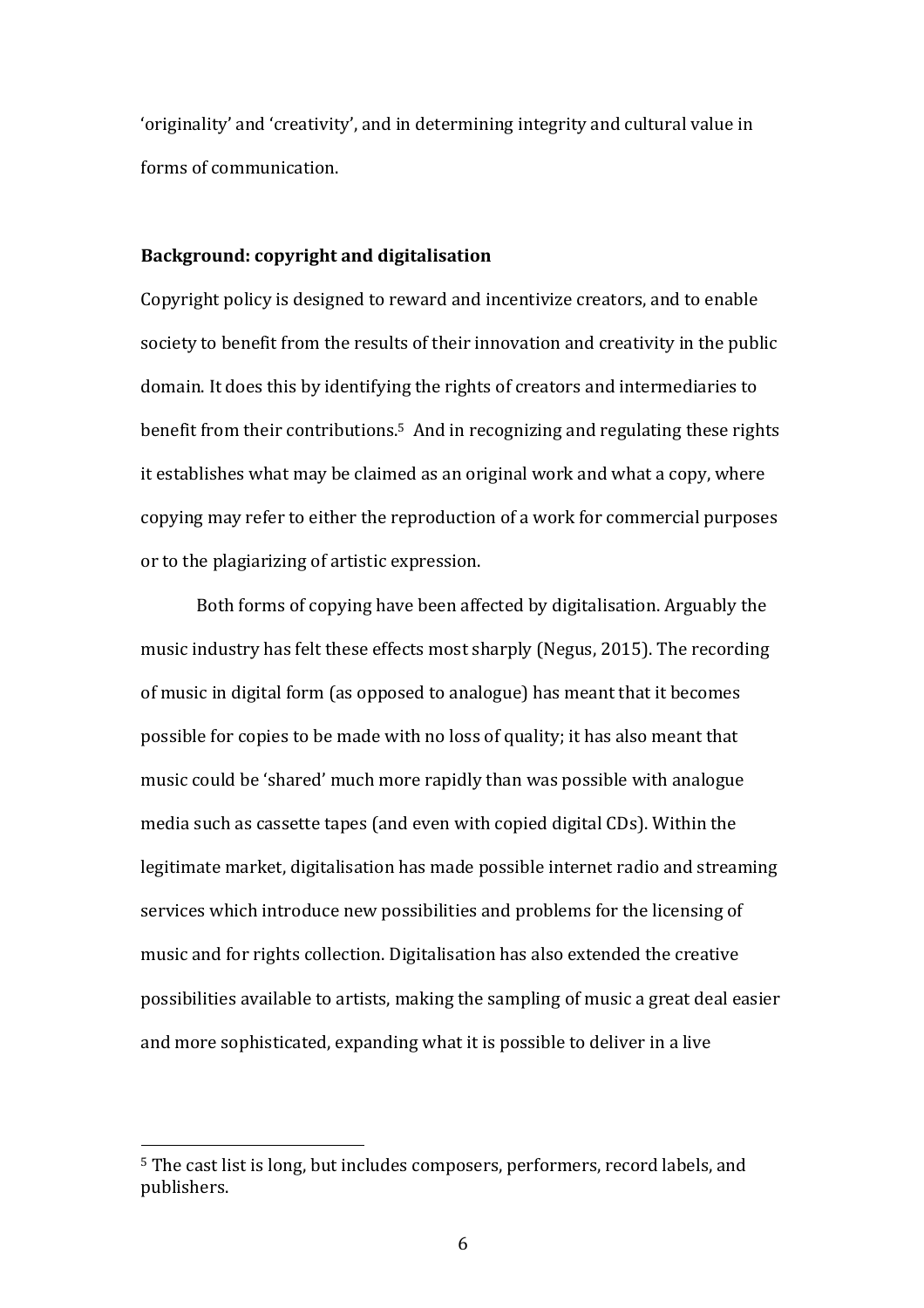performance, and facilitating new forms of collaboration and integration within, and between, cultural forms and media platforms (Vermallis and Herzog, 2015).

As with any such technological change, there is a danger of exaggerating the extent of its effects. Illegal copying was an issue before digitalisation and before the internet, hence the music industry's campaign for blank tape levies in the 1980s (Knopper, 2009). Sampling was possible with analogue tape and a razor blade. And there have always been those who contend that copyright is the problem for, rather than the solution to, enhancing creativity (Boldrin and Levine, 2008; Lessig, 2005; McLeod and DiCola, 2011). But even if digitalisation merely exacerbates the problems of copying, there remains the question of when and how copying is deemed acceptable or unacceptable practice. Copying has always been a feature of cultural practice (Heylin, 2015; Levine, 2014). As Jessica Litman (1990: 965; her emphasis) writes: '... the very act of authorship in *any* medium is more akin to translation and recombination than it is to creating Aphrodite from the foam of the sea'. Copyright, therefore, is not about originals versus copies, so much as discerning 'good' from 'bad' copying, and in determining what is 'fair' for the parties involved.

#### **Constituting copyright: political principles and political interests**

Copyright itself is one element of the more general regulation of knowledge and its creation. The particular form it takes is, in a large part, a matter of historical contingency. Nonetheless, the need for such regulation, and the debates about what form it should take, are informed by both political interests and political principles.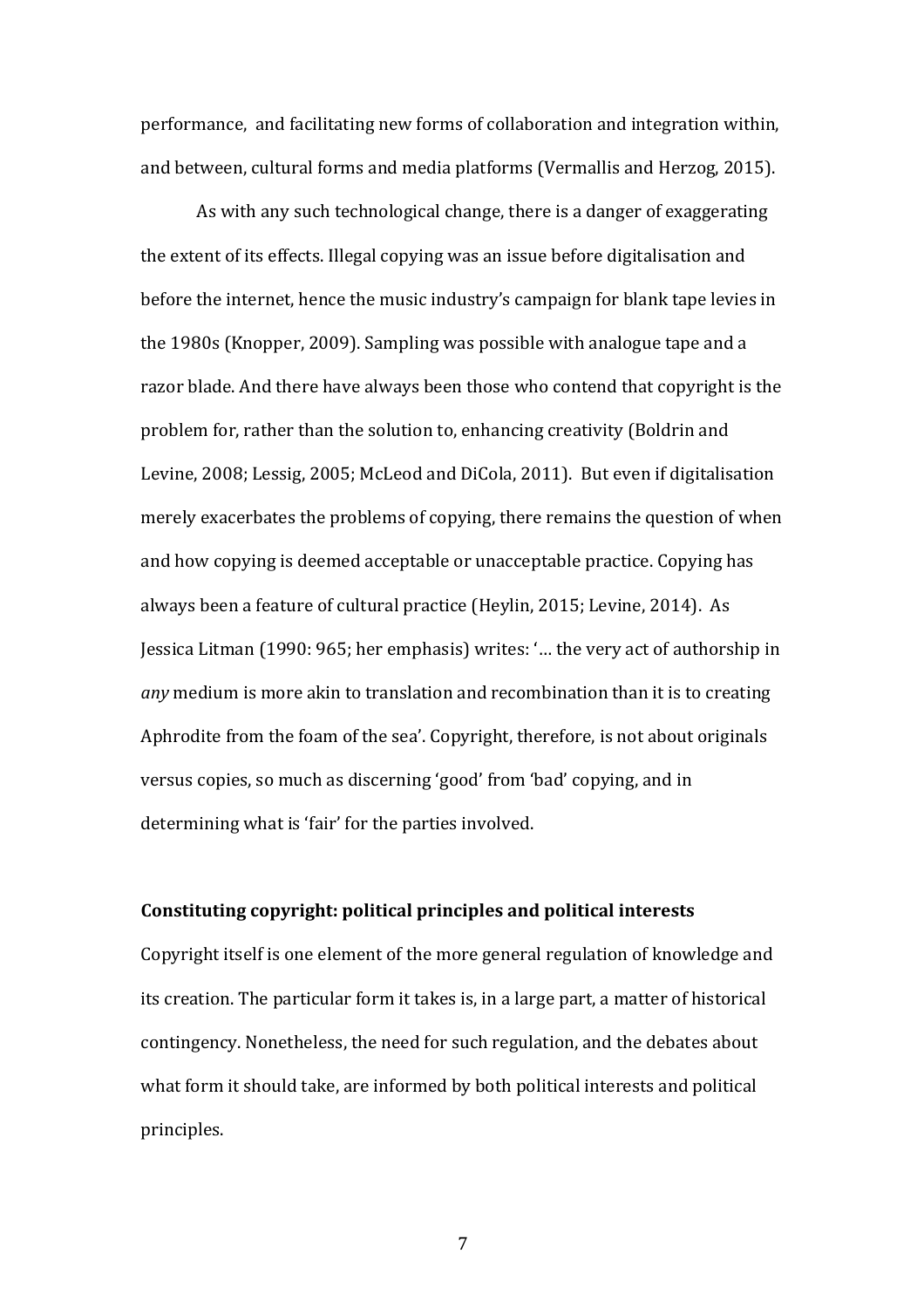In the music industry, competing interests have been most vividly revealed in controversies over the royalty payments accruing from the streaming services such as Spotify, Deezer and Apple Music (Seabrook, 2014; Cooke, 2015). Artists have complained that multiple streams of their work have generated a pittance in royalties<sup>6</sup>, and have acted to challenge the existing system by creating new services (such as Tidal), by withdrawing their catalogue (as Taylor Swift did with Spotify) or by advocating legislative or regulatory change (Dredge, 2015; Linshi, 2014; H.R.  $1283 - 114$ <sup>th</sup> Congress and Ne-Yo, 2015; Williamson, 2015). These skirmishes have taken place against a backdrop in which copyright, according to Alex Cummings, (2013: 3-4), is increasingly allied to corporate strategy: 'the shift from a hands-off cultural policy that emphasized free competition (copy and compete) to a more aggressive stance that protected capital investment in the name of economic growth.' The result, according to US critics (Boyle, 2010; Gillespie, 2007; Herman, 2013), has been a victory for vested corporate interests and a more restricted cultural space. Whatever the outcome, these struggles have been couched in terms of competing political principles (Toynbee, 2006).

Copyright is typically understood as an attempt to balance the rights of individual creators against those of the wider society to enjoy the benefits afforded by common creative culture. This is as true for those, like the Pirate Party, who challenge the copyright regime, as it is for those who endorse its current form. One of the founding principles of the US Constitution is: 'To

 $6$  The writer of a song that had been streamed 178 million times claimed that he received £3700 only (Butterfly, 2015; see also Byrne, 2013). Others have suggested that rewards from streaming are not out of line with standard industry practice (Marshall, 2015).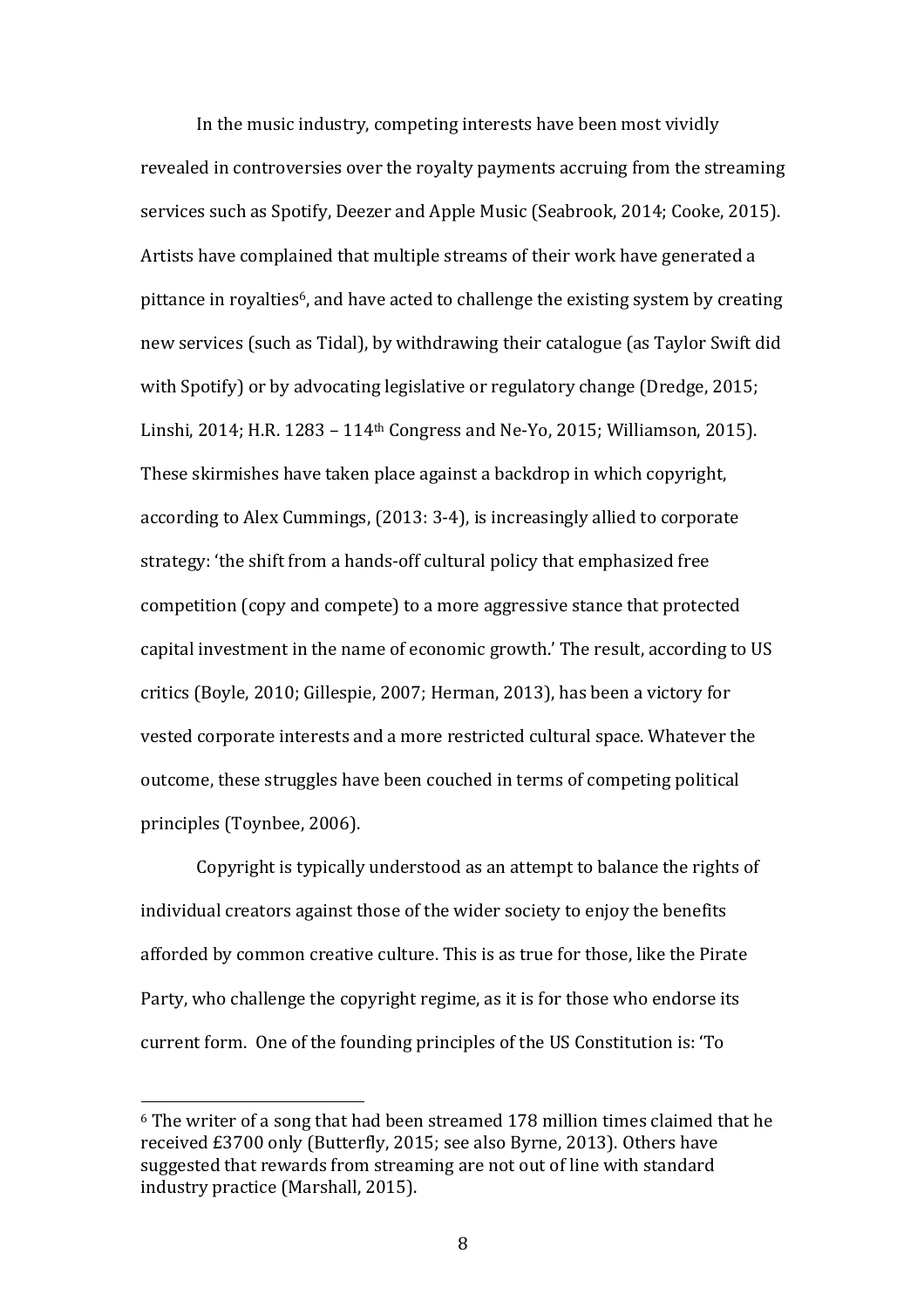promote the Progress of Science and useful Arts, by securing for limited Times to their Authors and Inventors the exclusive Right to their respective Writings and Discoveries.' (Art. 1, Sec. 8, Clause 8) In the same spirit, the UN Declaration of Human Rights states: '(1) Everyone has the right freely to participate in the cultural life of the community, to enjoy the arts and to share in scientific advancement and its benefits. (2) Everyone has the right to the protection of the moral and material interests resulting from scientific, literary or artistic production of which he is the author.' (Article 27) These general statements of principle take more specific form in the Berne Convention for the Protection of Literary and Artistic Rights (1886), which establishes how and where these rights apply, and continue to find expression in such policies as the EU's Information Society Directive (Recitals 10 & 11, 2001/29/EC).

Encoded within these balancing principles are further claims, based either on the Lockean property or natural rights of individual creators, or on some notion of collective, utilitarian welfare benefit (Stokes, 2003: 10-19). These are not, though, discrete alternatives. As Waldron (1993) notes, artists depend on others, whether in the form of prior creative work and traditions, or in the form of infrastructural support. The rights claimed do not derive only from the labour theory of value, but from ideas of personal integrity and rights of communication, which lead to the suggestion that artists should be seen as 'creators', rather than just 'proprietors' (Barron, 2006; Biron, 2014).

The way that political regimes resolve the tension between these conflicting approaches might be seen to exemplify these multiple considerations. Hence, in China the collectivist principle holds sway in the insistence that copyright protection is directly linked 'to the building of a socialist society that is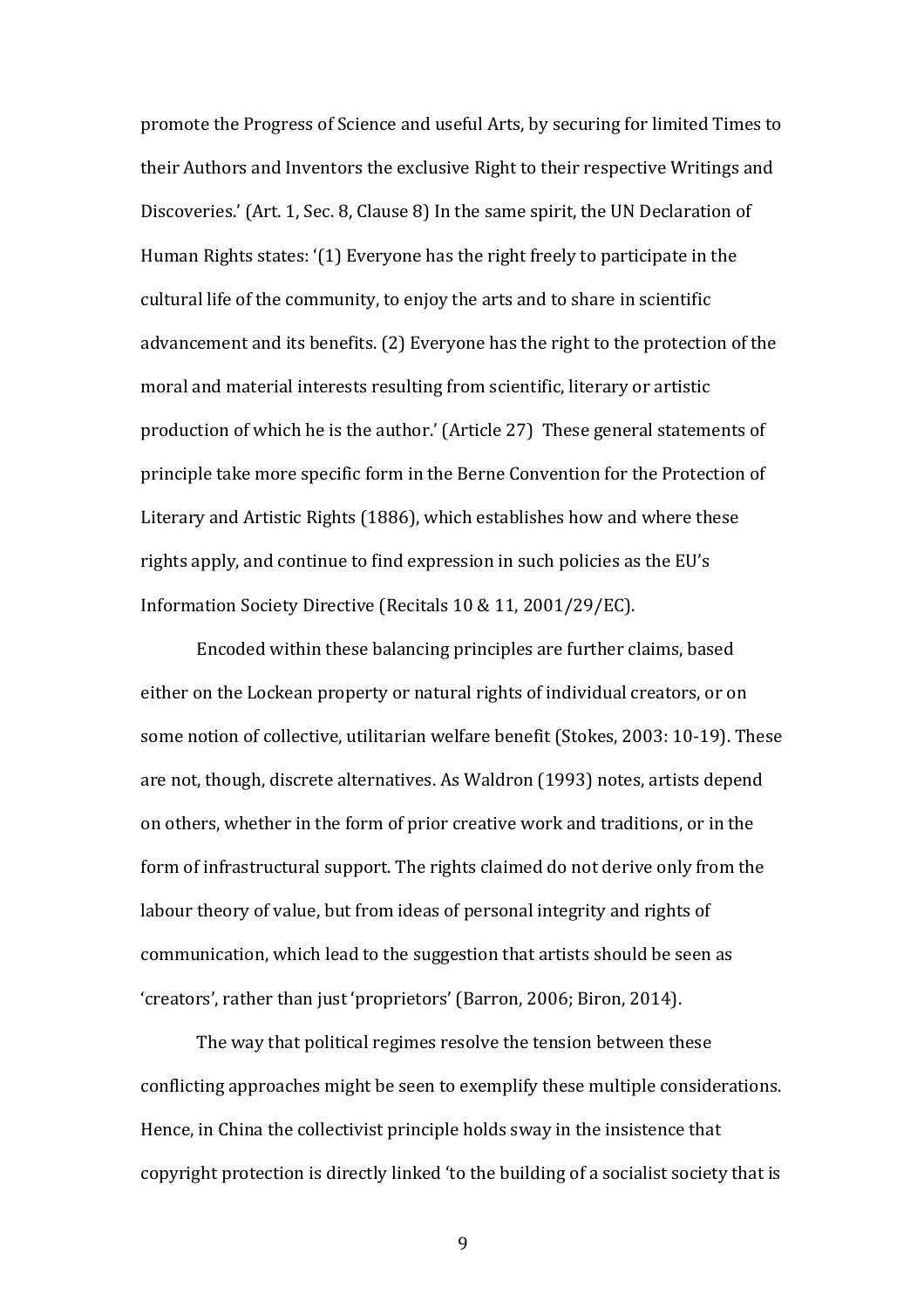advanced ethically and materially, and promoting the progress of and flourishing of socialist cultures and sciences' (Copyright Law of the PRC, Art. 1). While in liberal political regimes, there are variations between those that recognize the artist's 'moral rights' (as contained in the Berne Convention) to determine how their work might be used, and those that do not.<sup>7</sup> Other variations include the socalled 'parody exception' – the right to use existing works to mock or satirize – that is recognized in some jurisdictions, but not others. This is not a matter of technical detail, but of expressive freedom (Jacques, 2015).

Copyright as a property claim co-exists with copyright as an integrity claim or a claim to freedom of expression (Lee, 2015). Which principle is privileged has consequences for - to repeat Runciman's definition of politics the collective choices that bind groups of people to live in a particular way'. As Alina  $Ng$  (2008: 424-25) explains: 'Shifting the ethics for copyright from a utilitarian-based approach, which justifies property rights as necessary to further larger public goals, towards a natural rights framework, which justifies the grant of rights as natural entitlements, allows authorial and social rights in literary and artistic works to be allocated on principles of fairness and justice.' Copyright policy does not seek to resolve only the tension between the individual and the collective, but to define what constitutes the making of a creative or original contribution.

 $7$  This right is typically difficult to assert, especially in the U.S., which has applied a comparatively narrow interpretation of the Berne convention and where a patchwork of federal and state provisions applies without explicit codification for 'moral rights' pertaining to music. Musicians' objections to the use of their music, for example by politicians, typically take the form of public disavowals (as with Neil Young and Adele against Donald Trump), or (as with Jackson Browne and John McCain) appeals to the property provisions of copyright and other IP codes.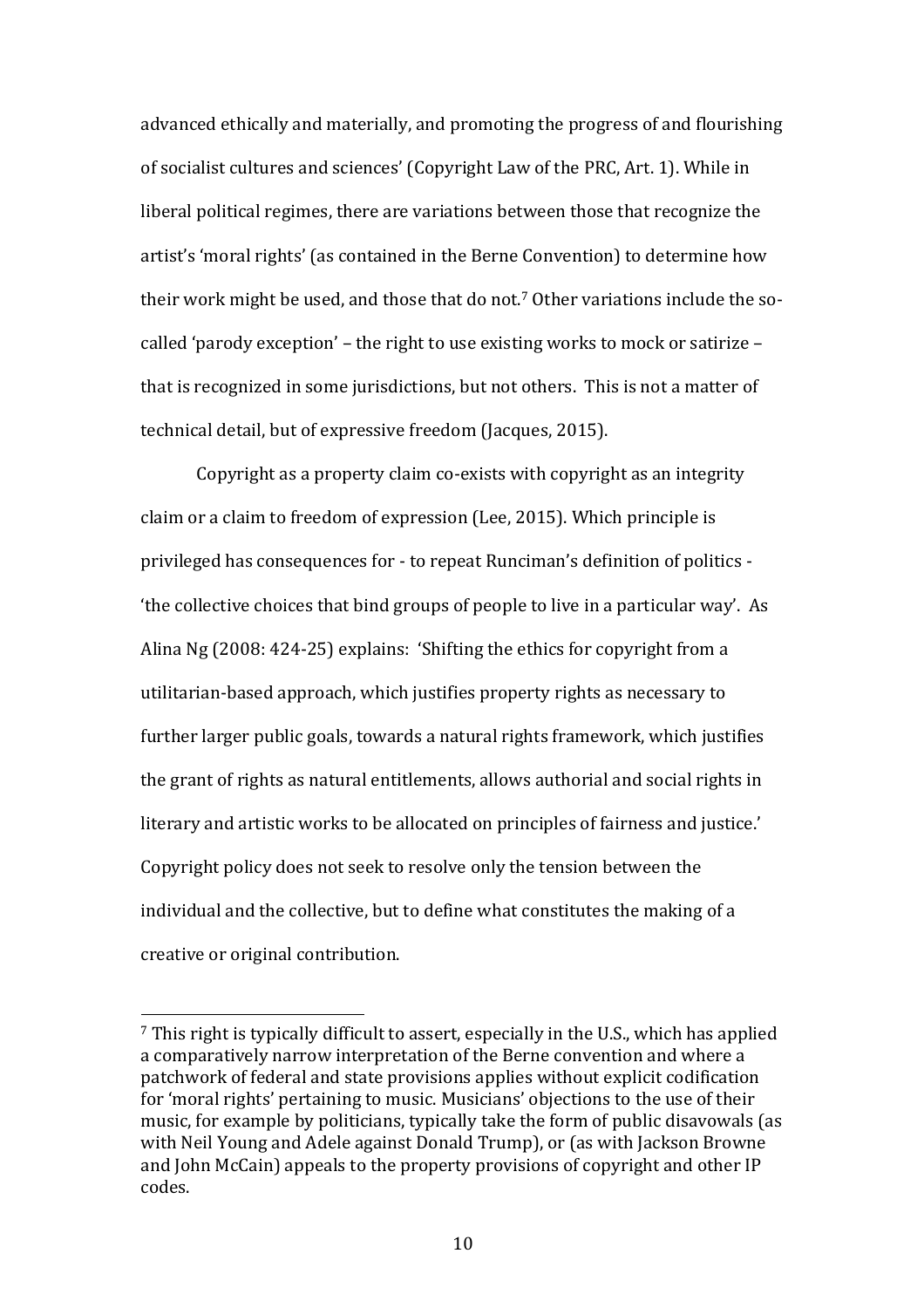These complex issues can be played out on the global stage. China's recent reform of its copyright regime, for example, while still framed by collectivist principles, has been driven by an imperative to comply with the rather different principles and values of the World Trade Organisation (WTO), the World Intellectual Property Organisation (WIPO) and The Agreement on Trade-Related Aspects of Intellectual Property Rights (TRIPS) protocols (Halbert, 2014; Street et al., 2015). In a similar way, the European Union has been seeking to harmonize its copyright regime in order to create the conditions for the digital single market. This too has revealed competing priorities, embodied in division between the Commission and the Parliament. Where the former has justified policy reform in terms of the commercial value to be realized, the latter has been more concerned with copyright's cultural contribution. These are not mere differences of emphasis, but of principle and impact (Dietz, 2014).

The resolution of these conflicts matters to the material interests of creators, corporations and consumers, as well as to the character of the wider culture (Burkart, 2010; Hesmondhalgh et al, 2015: 113-21; Kretschmer, 2016). It also engenders debates about the need for (and value of) copyright. Those who seek its abolition contend that copyright is not relevant as a source of revenue to those who are its intended beneficiaries (typically, musicians, rather than, say, fans): 'If we were to abolish copyright today, we are confident that the most important effect would be a vast increase in the quantity and quality of music available' (Boldrin and Levine, 2008: 106). Others of a similar inclination refuse to acknowledge the founding tenets of the dominant account of copyright: 'Copyright infringement is not theft because copyright is not a kind of property capable of being stolen. Copyright is a limited set of rights that gives the owner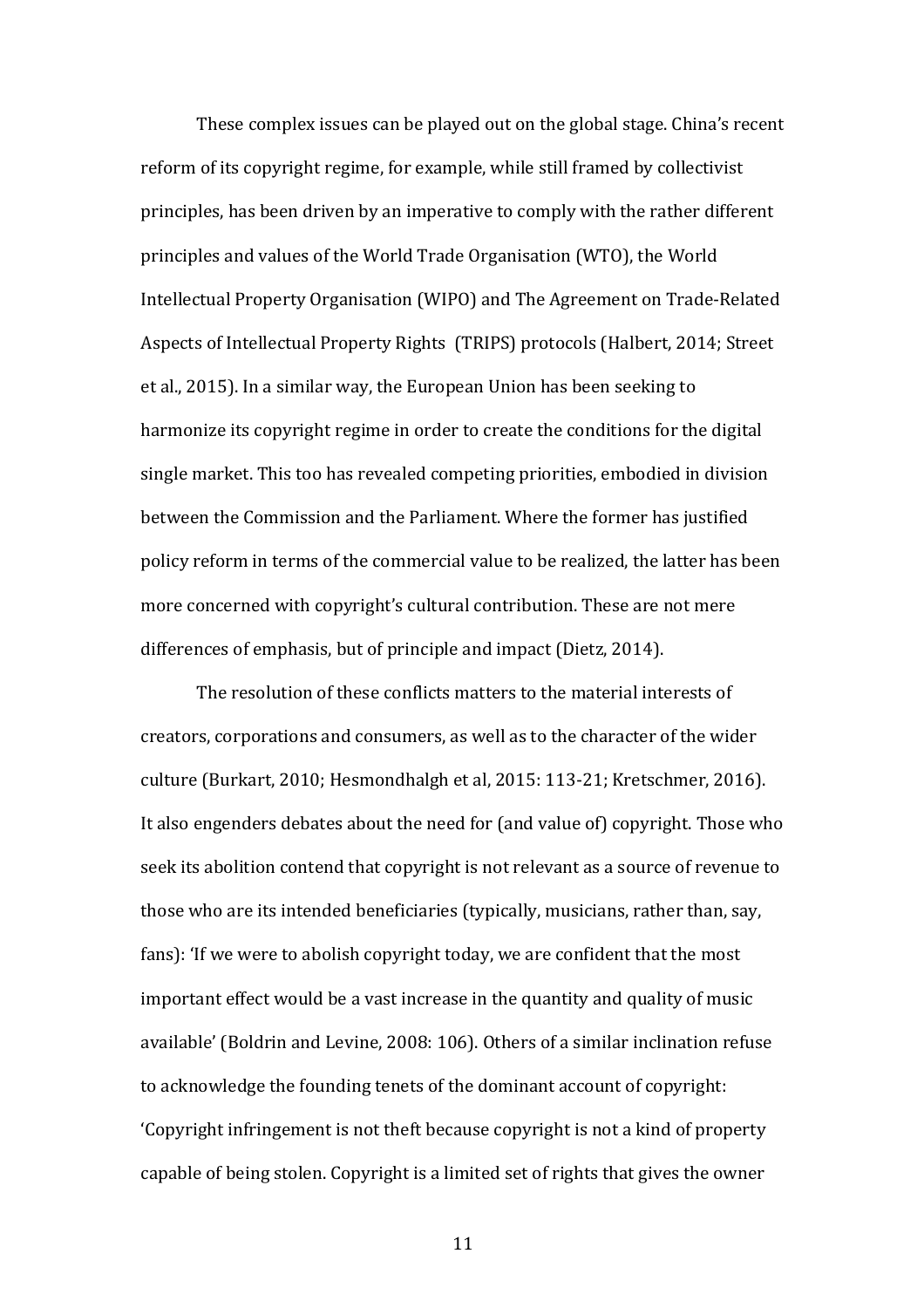the ability to prevent the public from making *some* uses of creative material for *some* length of time' (Malcolm, 2014: np). For these critics, copyright is to be explained rather than justified, and the explanation is to be found in the material interests of corporate players, and in the capitalist system that they inhabit (Stahl, 2013).

There are other critics who, while they do not seek the abolition of copyright, argue that there is a mis-match between the policy and the actual practice of contemporary artists, and as a result copyright fails to sustain a culture of creativity. The extension of the term of copyright protection, for example, has been argued to break with the US Constitution's commitment to culture accessible to all (Laing, 2004). It has also been suggested that copyright policy enshrines a particular European, fine art tradition, in which creativity resides with the work of a solitary genius (Butt, 2015; Rosen, 2008: 4-5). Such an ideal is at odds with the collective working practices of musicians (and indeed of almost all art) (Bently, 2009; Firth, 2015). For similar reasons, rights are ascribed to the melody and words of a song, but not the arrangement, the rhythmic patterns or the other sonic features contributed by the accompanying musicians. Copyright law, to this extent, privileges particular kinds of musical expression, and fails to protect other forms. Olufunmilayo Arewa (2006 and 2011) has sought to show how the law can be used to close down creativity (in particular, in the use of music samples). 'Copyright frameworks that reflect a broader range of musical practice', argues Arewa (2011: 1846), 'will facilitate creations by innovative musicians who might otherwise be dissuaded from borrowing to create music because of copyright conceptions that do not encompass their particular forms of creativity.'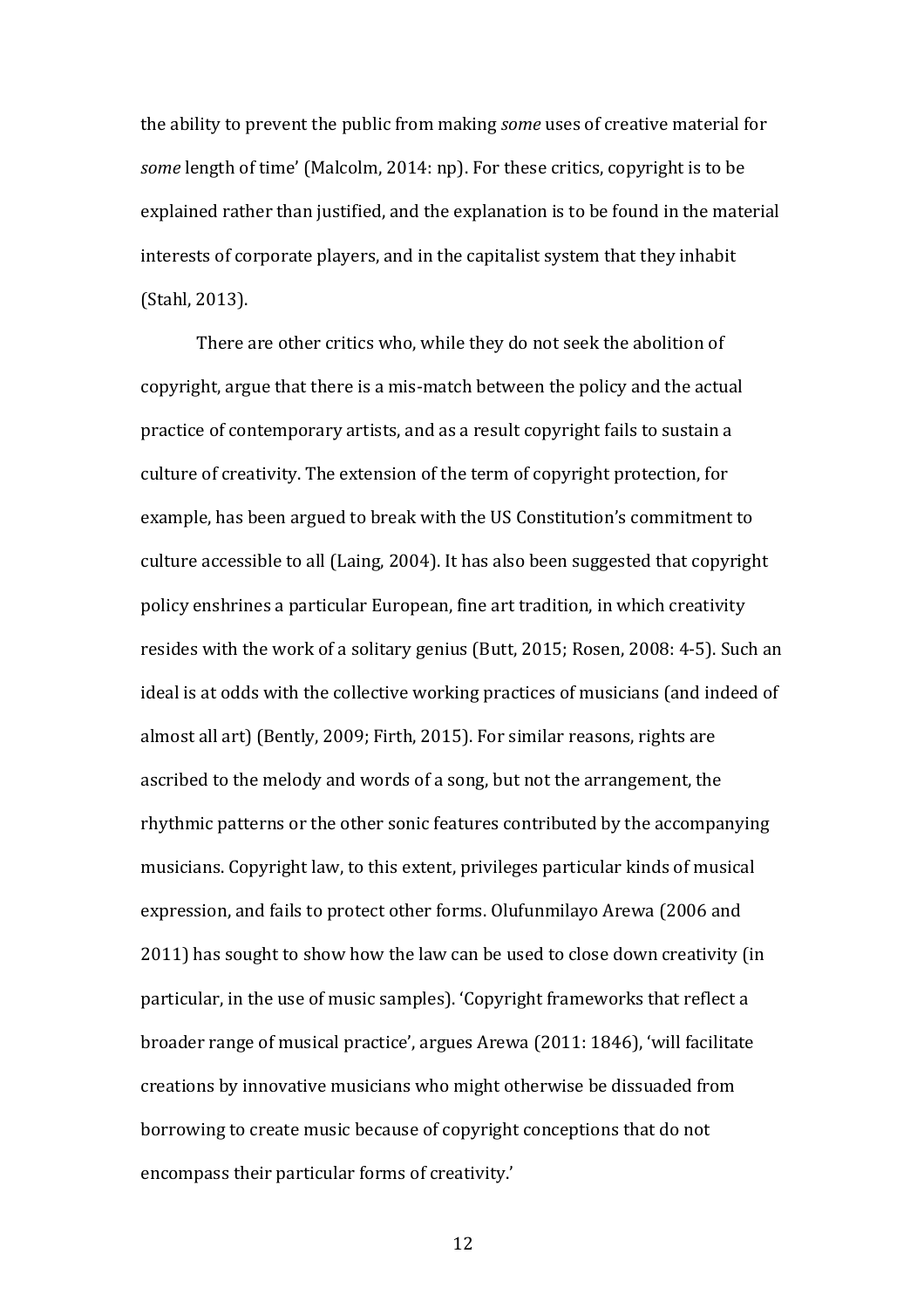In summary, we have argued so far that political values and principles are implicated in copyright policy, and that these give rise to conflicts that matter both materially and culturally. This does not exhaust the politics of copyright, if only because of the very general, underdetermined nature of the principles involved. Underlying the politics of copyright policy, and the broad political principles that provides its rationale, are the politics of *copying*. Here the argument is about what is meant by, and valuable in, 'originality' and 'creativity'. These are terms that have often been overlooked by politics scholars, but which appeal to, and depend upon, political judgements and which feed into wider understandings of liberal individuality.

### From the politics of copyright to the politics of copying

Copyright is intended to protect the 'original' and to weed out the 'unauthorized copy'. As such, it is political in the sense that it affects the distribution of resources and establishes rules of collective behaviour. But the politics do not end there; they extend to how 'originality' is understood (Rahmatian, 2011). What counts as 'original', as Marcus Boon  $(2010: 49)$  argues, is 'not an objective fact but a historically specific style of presentation.' In what follows, we explore how, in the implementation of copyright policy, courts construct 'historically specific' notions of creativity and originality that are themselves politically inflected. '[C]ourts play an important role,' writes Arewa (2006: 641), 'in helping to determine the shape and nature of acceptable cultural production.'

We begin with one of the most high-profile of recent cases, that involving the song 'Blurred Lines'. In 2015, those acting on behalf of the singer Marvin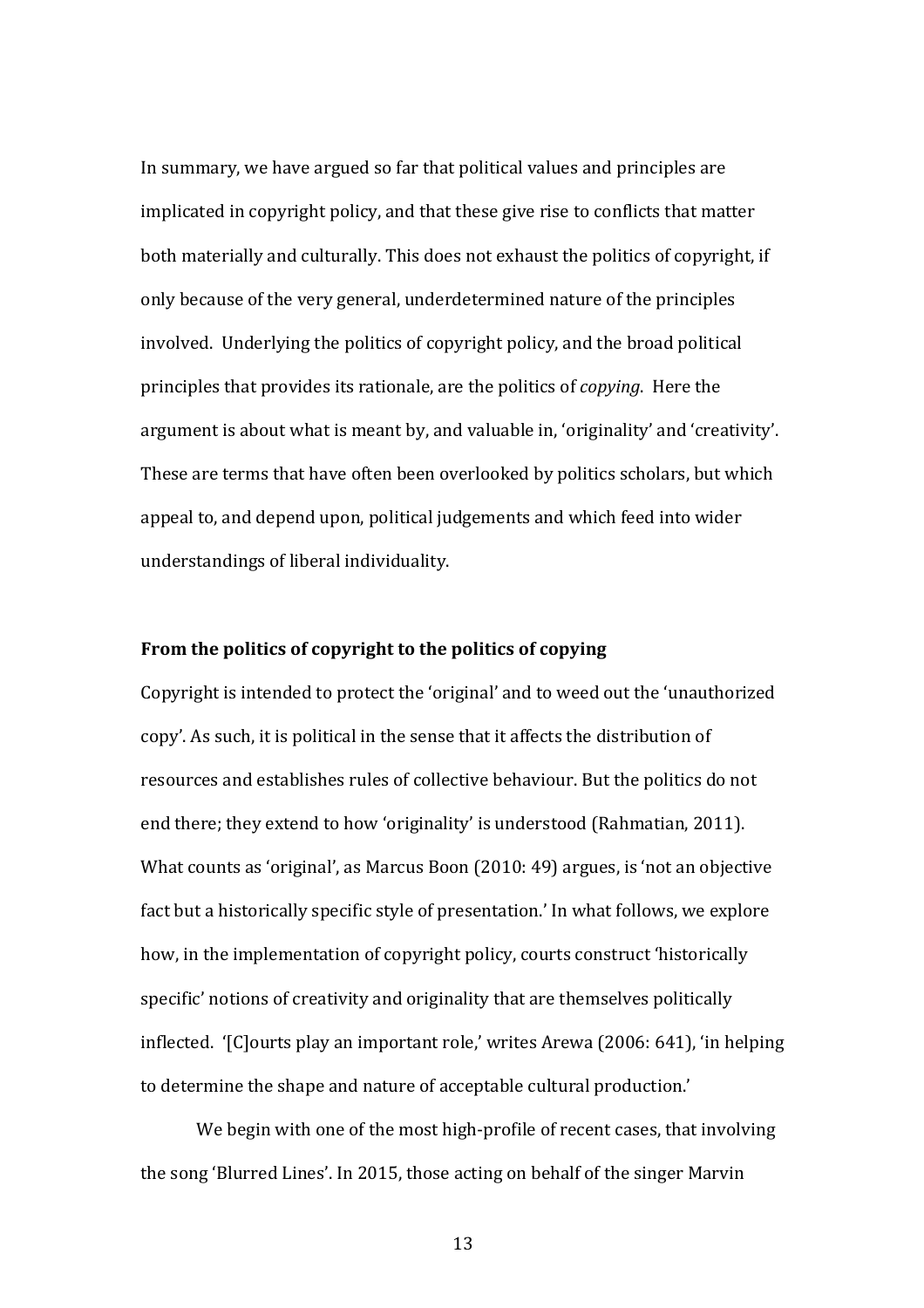Gaye sued Pharrell Williams and Robin Thicke, the composers of 'Blurred Lines' (2013), for infringement of copyright (Williams et al vs Bridgeport Music, Inc. Case number: 2:13-cv-06004). 'Blurred Lines', it was claimed, copied Gaye's song 'Got to Give It Up' (1977). The ruling, delivered in 2015, went in favour of Gaye, and the composers of 'Blurred Lines' were ordered to pay \$7.4m in compensation.8

While the court's decision might seem to be just another case of plagiarism punished, much more was entailed. First, there was the question of what exactly was being protected by copyright and what was being copied. The musicologists who appeared for the prosecution, consultant Judith Finell and Harvard ethnomusicologist Ingrid Monson, claimed that there was 'a constellation of similarities' between the two songs which could be specifically identified. These 'similarities' were, however, contested by other experts, who argued that, in respect of those elements of the song that are most commonly used to claim protection by copyright in court (the lyrics and the melody), the two songs had virtually nothing in common. Typical of this position was the musicologist Joe Bennett (2014), who contended that the two songs were different in the beats per minute, the instrumentation, the lyrics, the melodies, the chord patterns, and the key. Bennett, like a number of other critics, argued that all the songs had in common were a 'feel' and 'groove', and that applying copyright to these would be to risk making a 'genre' the subject of copyright, and hence to harm profoundly a culture of musical creativity.

 

.

<sup>&</sup>lt;sup>8</sup> The compensation was reduced to \$5.3m in July 2015, and in December 2015 Williams et al filed an appeal (CA No. 15-56880).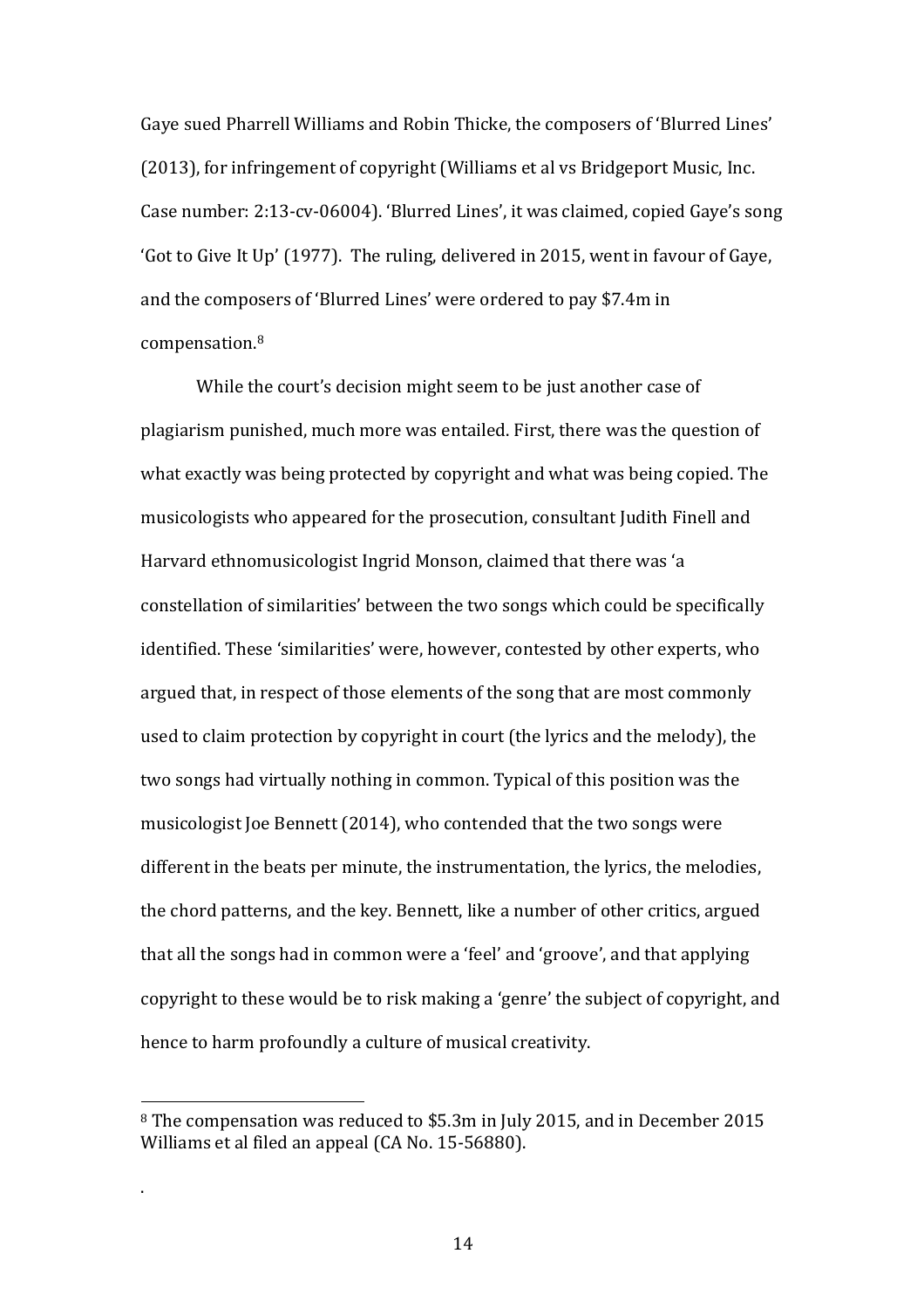Other musicologists refused this stark dichotomy between plagiarism and originality. Robert Fink (2015), for instance, insisted that it was necessary to look beyond any 'surface coincidences' and to demonstrate how the songs 'at a deeper level' contained 'melodic, harmonic, and rhythmic' similarities. Fink  $(2015, np; his emphasis) argued:$ 

One of the incorrect lessons observers are drawing from this verdict is that it means you can be sued for copying the 'feel' or 'vibe' of an existing song. Nothing could be further from the truth. The argument was ostensively made, and ostensively accepted by the jury, *only* on the basis of similarities that could be captured in musical notation.

In reaching its verdict on this basis, the court was privileging music that could be notated in respect of the dominant values of white western art music (melody, chord sequence and structure, and the semantic understandings of lyrics – those aspects identified by Bennett in his critique), rather than in respect of the aesthetic qualities valued in much African America music (rhythm, feel, timbre, texture, lyrical and yocal gesture). In discriminating in this way between what was to be valued for the purposes of copyright, the 'Blurred Lines' case, Fink (2015) suggested, was informed by a racial politics and history of appropriation, and that it offered:

a way to punish an unsympathetic pair of defendants and right, at least by proxy, a whole history of unfair appropriation ... Not only did Thicke and Williams embarrass themselves in court, they did it against Marvin Gaye, perhaps *the* tragic example of how African-Americans have struggled for artistic freedom within a music industry built on the systematic exploitation of their labor and creativity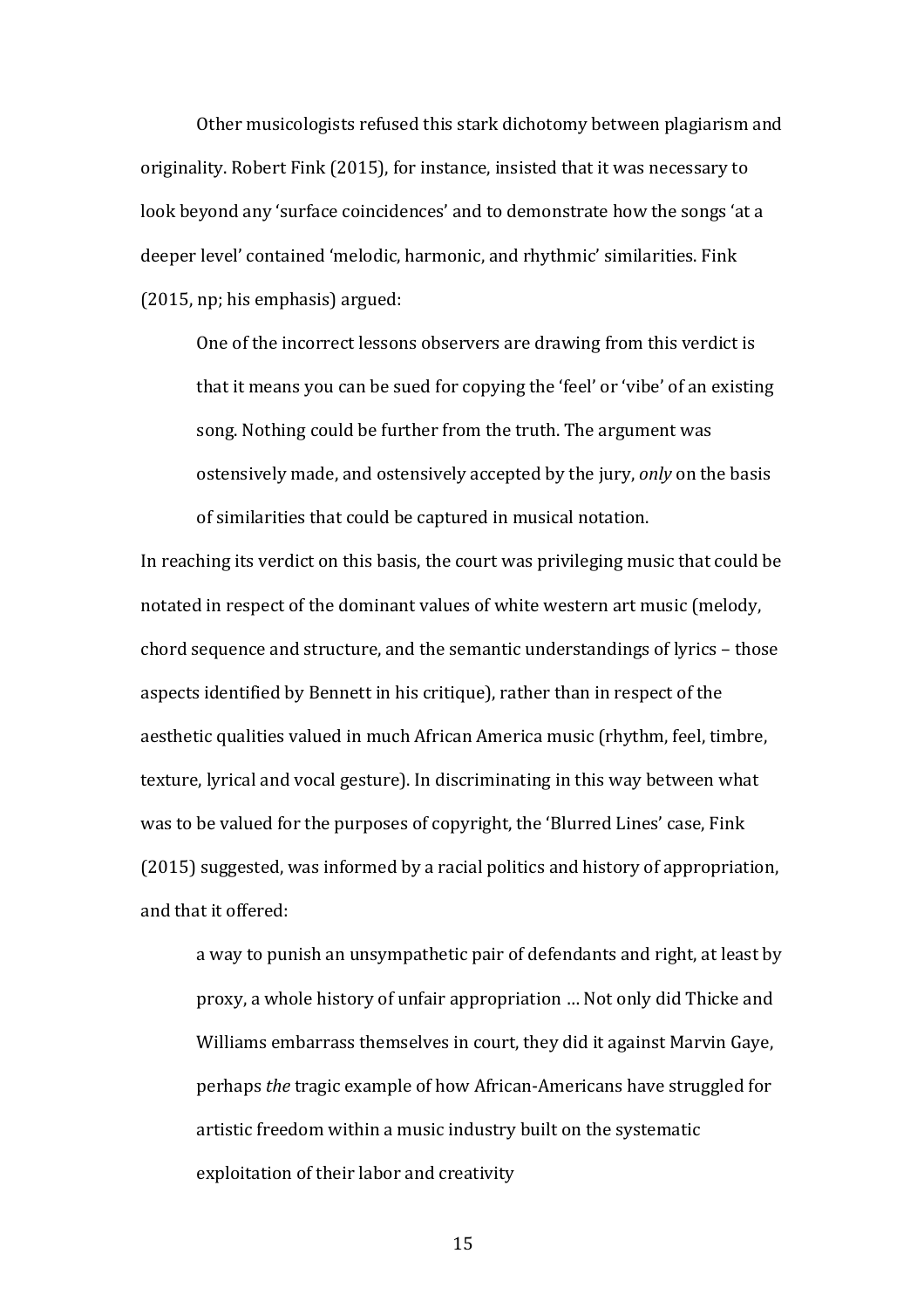Read like this, copyright brings into play a broader awareness of the history of appropriation within a political economy of African American music.

Also implicated in the 'Blurred Lines' case - and copyright more generally – is the further question of what constitutes a 'work' – that which may or may not be copied (Pila, 2010). The answer to this is also a matter of politics. As Mireille Van Eechoud (2014: 163) notes: 'The work concept ... causes law to favour scored music over improvisation, melody over harmony and rhythm, to give author-composers more power than performers.' In other words, court interpretations of copyright law serve to recognize particular forms of music and to distribute rewards to specific actors (composers) in acknowledgement of their skills (and hence, not to recognize other musical forms, performers and skills).<sup>9</sup>

The legal construction of the work and of originality are not bound by ordinary language understandings of terms such as 'novelty' or 'innovation' or indeed 'creativity'.<sup>10</sup> 'Original' refers only to the act of originating something, irrespective of its finer qualities (or lack thereof).<sup>11</sup> All that is required to determine whether something has been copied depends on matters of 'similarity' and 'access'. The first concerns the resemblance between two works; the second involves the question of whether the defendant had access to the copied work. Both issues are tested in court, but where everyday understandings of originality

 $9$  A football match does not qualify as a work for the purposes of copyright, according to the CJEU, because the game is determined by its rules, and therefore does not allow for 'creative freedom' on the part of the players (individually or collectively) (Van Gompel, 2014: 100).

 $10$  French IP law, for example, provides no definition of 'originality'; whereas UK law is silent on 'creativity'.

 $11$  Judicial notions of 'originality' tend to combine Romanticism with a narrowly understood labour theory of value (Barron, 2006; Lutticken, 2002).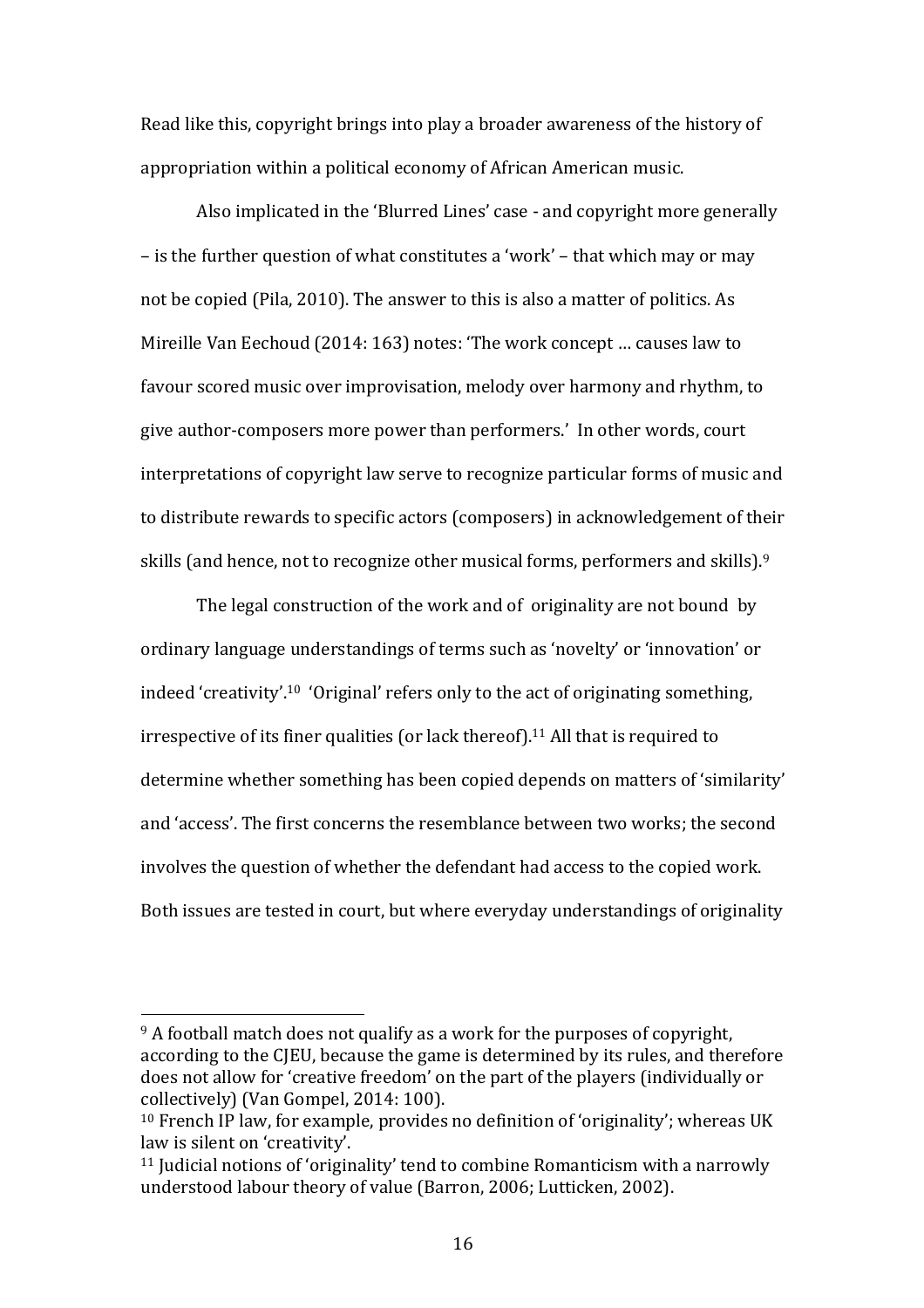do not apply, 'common sense' is used to determine whether copying has occurred.. 

Juries or judges decide whether 'in human experience' it is possible that the two works could have been independently created.' The courts ask whether a 'reasonable juror could find substantial similarity of ideas or expression' or 'whether the ordinary, reasonable audience' would see substantial similarity in the 'total concept and feel of the works' (Loomis vs Cornish, US District Court, Central District of California,  $CV12-5525$  RSWL( $|EMx|$ ). And judges rule as to whether or not the use of the same words or images in two songs was a coincidence; that is, the unavoidable consequence of a shared, common culture (Peters vs West, No. 11-1708,  $7<sup>th</sup>$  Circuit, 20012).<sup>12</sup> In short, judgements as to whether copying has occurred depends on appeals to the notion of an 'ordinary' and 'reasonable' jury or audience, or to the idea of a 'common culture'. These might be seen as appeals to principles of democratic justice, but they depend on the highly contestable notion of what is 'normal' or 'common'.<sup>13</sup>

Just as courts create rules and methods for defining what is 'original' in a 'work', they also establish narratives of creativity, determining who is responsible for the original contribution. There is a tendency to assume a single originating author, discounting the possibility of collective creativity (Barron, 2006; Bently, 2009; Free, 2002).

This assumption has generated a long history of court cases in which members of bands have gone to court in pursuit of the claim that they made an

 $12$  The case involved Kanye West, and one issue was whether the phrase 'what does not kill you, makes you stronger', which featured in the song, was in common usage.

 $13$  Decisions of this type are not exclusive to the US courts, but the determination of copyright abuse varies considerably across jurisdictions.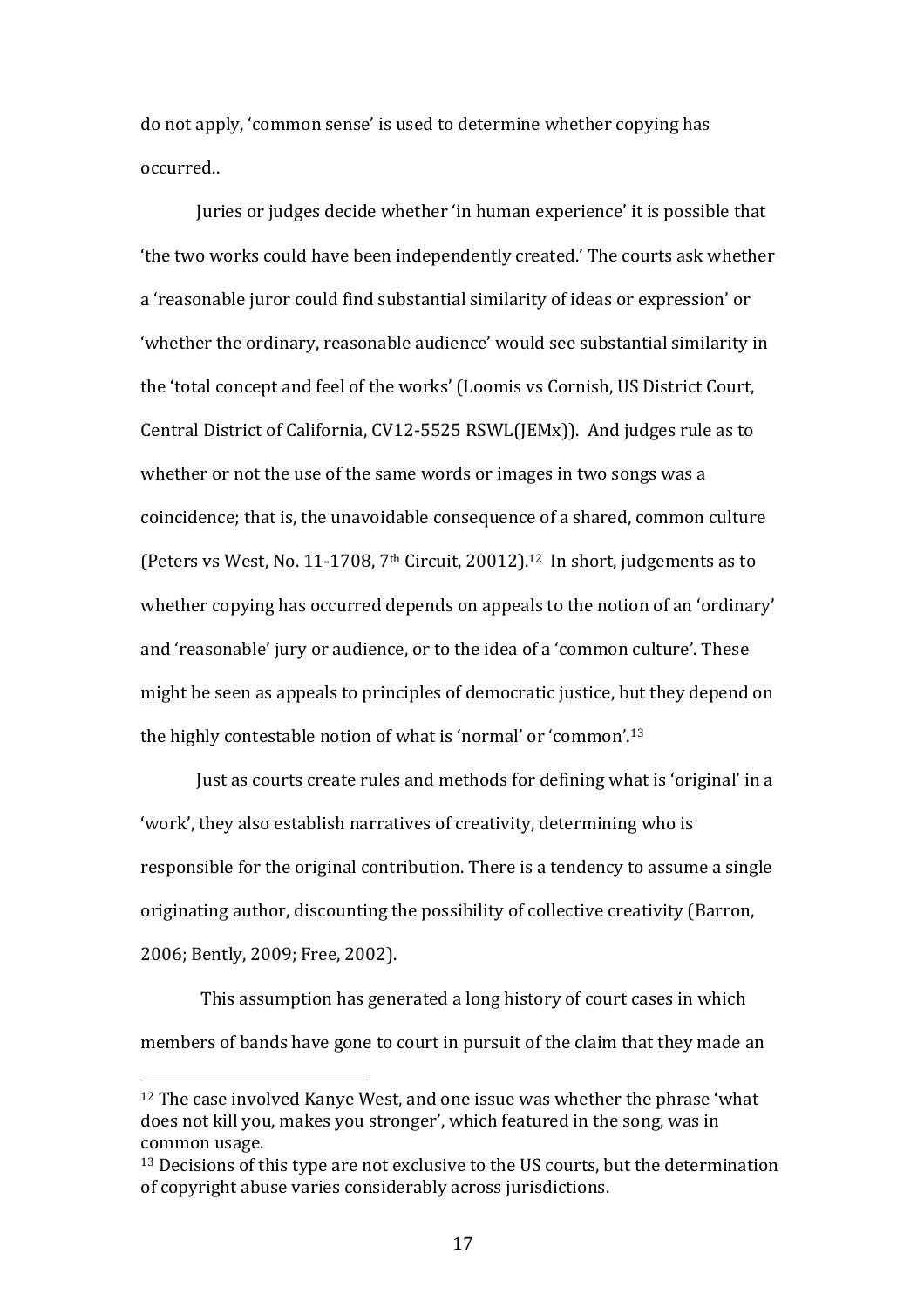original contribution to the success of those groups, but were not justly acknowledged or rewarded for that contribution.<sup>14</sup> Courts are required to determine who has made 'an original contribution to the Work' (Fisher vs Brooker, 2006, para 42). In the making of such judgements, the idea of originality can become unhitched from its neutral understanding, and become instead freighted with political values and perspectives. As Jane Gaines (1991: 12) argues: 'Judicial discourse ... will hold forth on the strict legal definition of "original work" as nothing more than a work produced by an originator. But it may then abruptly lapse into value judgements that betray preference for elite culture's dismissal of anything that is "imitative" or genuinely "original".' In the case that Gaines has in mind, it was not the words of a song (and their 'originality') that was at issue. It was a matter of whether a *vocal style* deserved copyright protection. The singer Nancy Sinatra brought a case in which she claimed that her vocal mannerisms were being deliberately and illegitimately imitated in an advertisement. Her claims to her own sound and style were being infringed. Sinatra saw copyright law as a way of protecting her integrity and identity. 

The court decided otherwise. Sinatra's vocal style was not deemed to be 'property' to be owned by, in this case, the singer (Gaines, 1991: 115). *Duplication* is prohibited, it was decided; *imitation* is not (Gaines, 1991: 121). For Gaines (1991: 9), the law's understanding of 'likeness' set limits to 'the available pool of expressive gestures'. It did so on the basis of a particular account of property rights. And implicit in Gaines' criticism of the decision was an

<sup>&</sup>lt;sup>14</sup> They include Procul Harum, The Smiths, Barclay James Harvest, The Bluebells, and Spandau Ballet.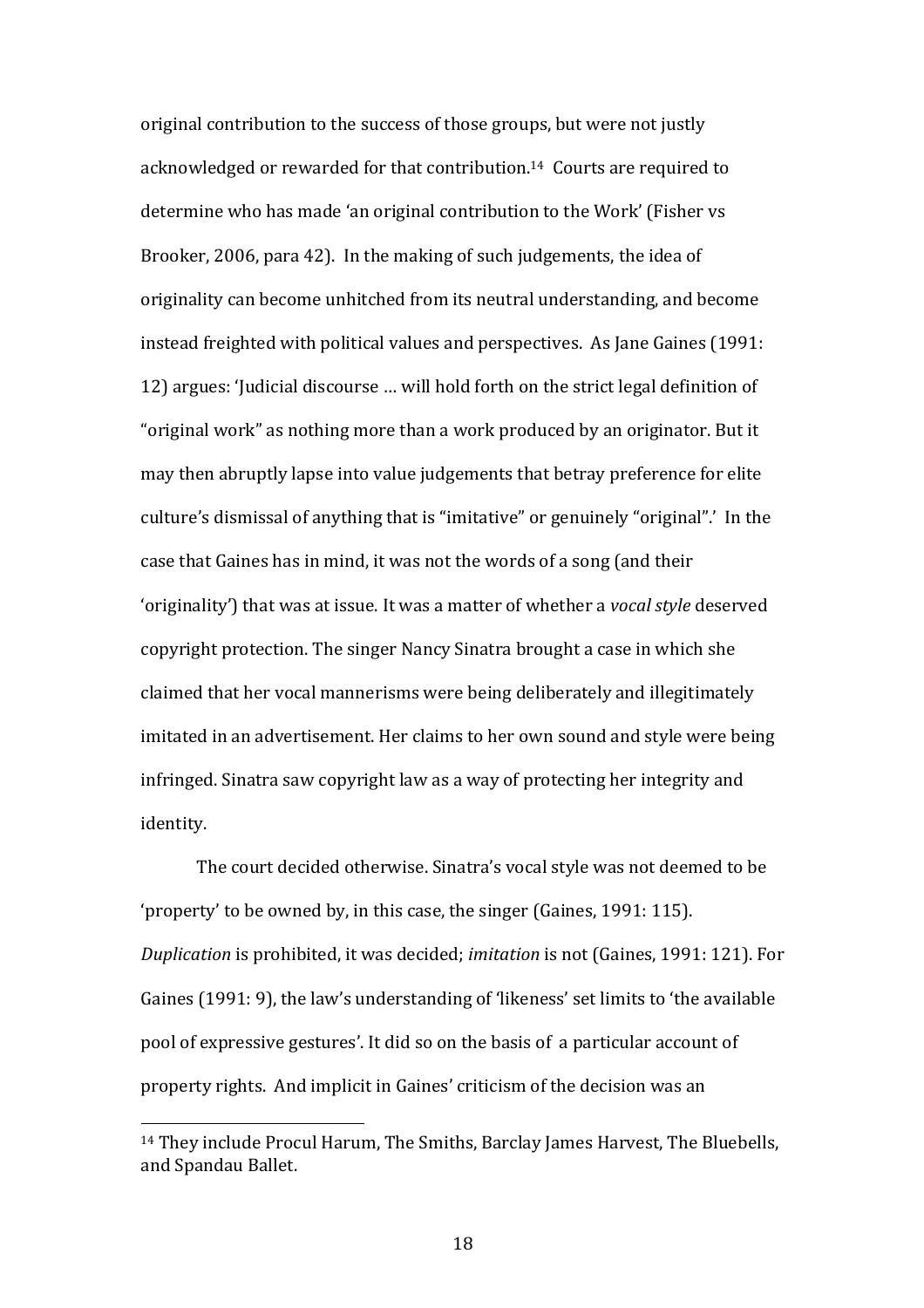alternative understanding of the relationship between art and the artist. Rather than being a matter of property ownership, art was to be seen as an extension of the person.  $15$ 

The issue of ownership also arose in the 'Blurred Lines' trial, where Robin Thicke's attorney argued that 'no one owns a genre or a style or a groove' (quoted in Brown, 2015). Insofar as the finding of the court was that a style could be plagiarized, Fink (2015) argued that the payment awarded to Marvin Gaye's estate entailed the monetizing of 'black creativity', and provided 'intellectual justification for fencing off more of our shared heritage of sounds, grooves, vibes, tunes and feels from the people who need it most'.<sup>16</sup> This is not necessarily a critique of copyright as such, but rather a recognition that the decisions made in its name have wide-ranging cultural and political significance.

Creativity is not a product of an unfettered imagination, but of a shared culture and of a regulatory regime (Negus and Pickering, 2004). Indeed, Jon Elster (2000) contends that creativity *depends* on working within the constraints imposed upon it, rather than on ignoring or defying them. It entails borrowing and playing with the styles adopted by others, and copyright can either facilitate or hamper this process. As Stef Van Gompel (2014: 112) argues:

Copyright law recognizes creative constraints imposed by rules of genres in literature, film, visual arts, music, and so on, insofar as 'style' is

<sup>&</sup>lt;sup>15</sup> It is important to note, however, that there are instances where a performer's right to their distinctive style is protected, as was demonstrated in cases involving Tom Waits and Bette Midler. The protection afforded, though, derives from rights of 'publicity', not copyright (Demers, 2006: 59-67). Our thanks to one of our *Political Studies'* referees for this point.

 $16$  Similar concerns have been expressed about how the extension of the copyright term to 70 years has made much cultural heritage unavailable and inaccessible (Heald et al., 2015)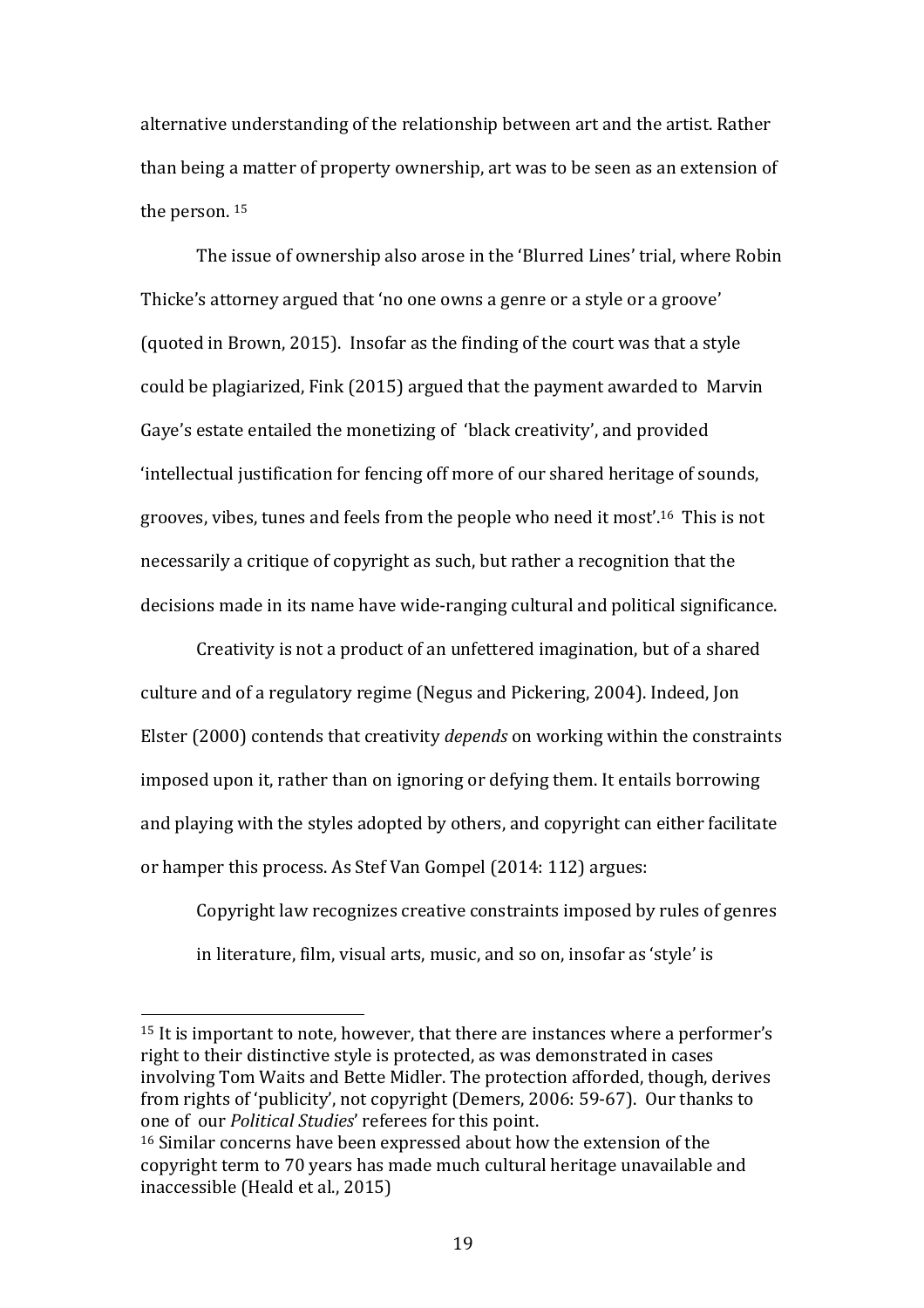excluded from protection. This means that authors are free to use the shared characteristics of form, content, style, or mood of existing genres, as long as they refrain from copying the original expression of specific works within those genres.

So where Gaines sees the need to protect 'style' in the name of individual integrity, Van Gompel argues that 'style' represents a common resource for a democratic culture. What are being contested here are not just the conditions of creativity, but the definition of originality and what it represents. These matters touch, as we have seen, on notions of property and individual integrity, and on assumptions about what marks 'originality' and how responsibility might be attributed. They raise questions of racial and cultural politics, and of identity, individuality and generic or stylistic convention.

### **Sampling and the politics of copying**

The politics implicated in copyright come into especially sharp focus when we consider the example of sampling, the re-use of recorded elements of musical works to create a new work. Sampling might seem to be a practice of minor aesthetic or cultural detail, but not only is it a widely used musical technique (with equivalents in other cultural forms, including literature and film), but it too engages with a complex politics of ownership, discrimination and cultural rights. While it varies with jurisdiction, the law on sampling has been established over time, in response to the technology that has made it an increasingly easy and more common creative technique. The 1980s are seen as a 'golden age' of sampling, when the law was unformed and those responsible for administering it were either ignorant or indifferent. This changed in the 1990s, when the need to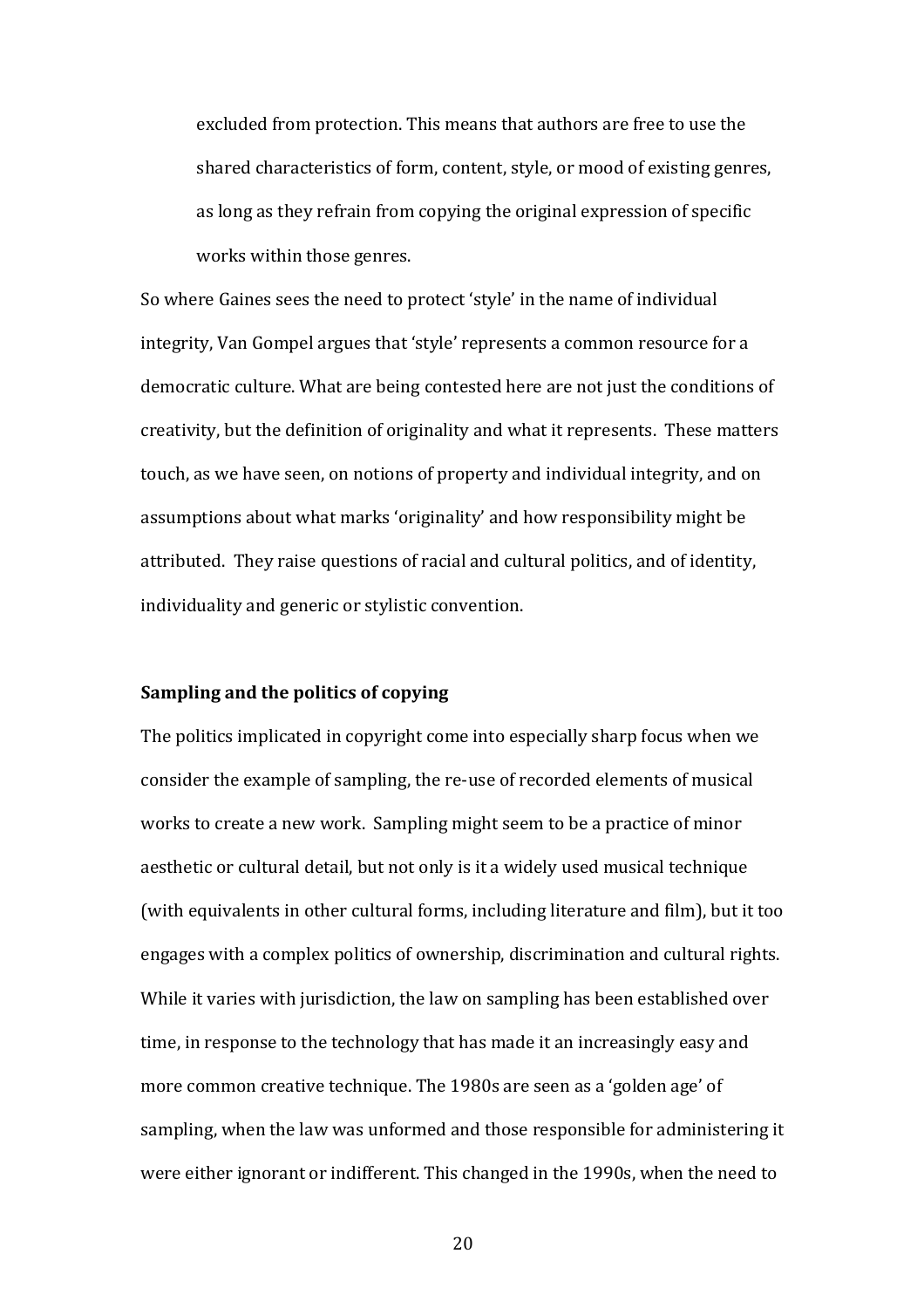get permission for samples became – effectively – mandatory (McLeod and DiCola, 2011: 20-35).

In the new order, according to Kembrew McLeod and Peter DiCola (2011: 16; see also Arewa, 2006), copyright law served to 'discriminate[s] against sampling.' What this means is that the freedom to borrow allowed for by (US) copyright law – the right to parody, to make cover versions, to mimic a style – does not extend to 'fragments of sound recordings' (McLeod and DiCola, 2011: 16). Thus, those who use this particular creative form are restricted in ways that other artists are not. As a result, writes Martin Scherzinger (2014: 176), 'copyright law applies unevenly to different musical genres, often tinged with an ethnically inflected bias'. Yin Harn Lee (2015) draws a similar conclusion, based on a systematic review of sampling cases in the US and Europe. The courts have, she contends, made the creative use of samples either difficult or prohibitively expensive. It is difficult both because the granting of a licence may be matter of 'whim' on behalf of the right holders. It is expensive because fees for samples may range from \$100 to \$10,000. The result is a restriction 'on users' exercise of their creativity' (Lee, 2015: 124; see also Jacques, 2016 and Vaidhyanathan, S., 2003).

Two US court decisions in particular, argues Lee (2015: 125), 'have created a bright-line rule that effectively precludes all such sampling, regardless of the quantity or quality of the samples taken'. In one of these cases – involving a sample of Gilbert O'Sullivan's 'Alone Again (Naturally)' - the judge branded sampling as 'theft' or 'stealing'. No allowance was made for the fact that sampling was widely practiced and might be deemed a legitimate 'art form' (Theberge, 2004: 151). In the second case – involving the hip hop group  $NWA$  – the court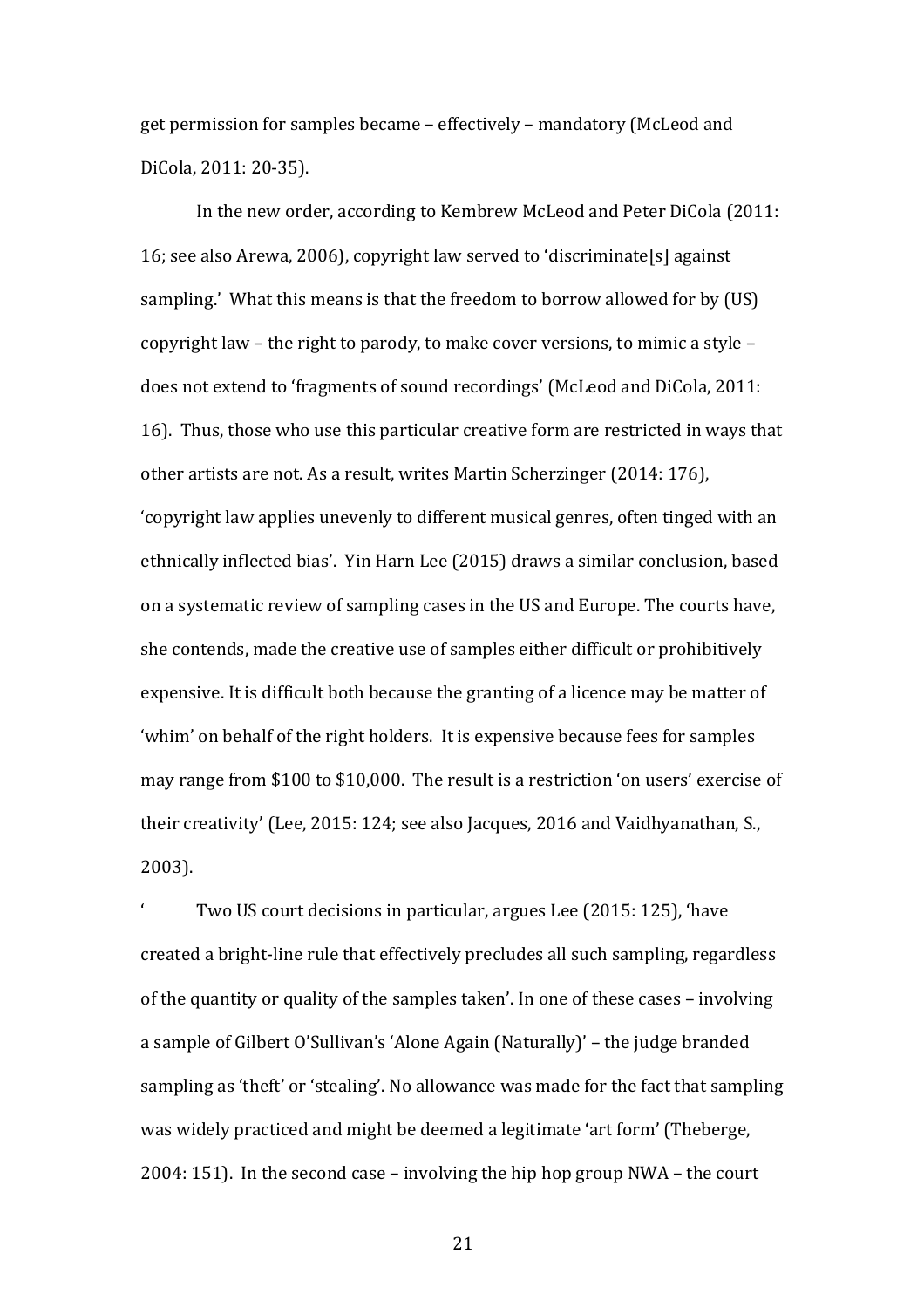determined that 'substantial similarity' was not relevant. To take a copyrighted extract was an offence in itself, even if it was then transformed (by looping, pitch control and other manipulation techniques) out of all recognition.<sup>17</sup> While almost all musical traditions have depended upon creative borrowing, the law on sampling had an especially adverse effect on those who borrow in this particular way. 

But the politics of sampling do not just lie with the restrictions imposed on those who sample but also on those who are sampled. David Hesmondhalgh (2006) takes the case of the musician Moby and his album *Play*. This extremely successful record – each track of which became a soundtrack to an advert – sampled music from a range of artists, especially African American ones. While Hesmondhalgh (2006: 54) declares himself sympathetic to the claim that copyright law has unjustly hampered the creativity of samplers, he draws attention to the 'complex cultural politics' involved. One aspect of these politics is the effect of borrowing – in the form of a sample – on 'more vulnerable social groups' and the possibility of 'unethical borrowing practices' (Hesmondhalgh,  $2006: 55 \& 57$ . Hesmondhalgh argues that Moby's use of samples is an example of an unethical appropriation that serves to advance Moby's interests, and to efface those of whom he samples. Hesmondhalgh is not claiming that anything illegal or underhand was done; the samples were licensed and the right holders

 $17$  There are signs that the law is changing on this, becoming more relaxed in what it prohibits, albeit to the advantage of established stars. See VMG Salsoul vs Madonna Ciccone, 9<sup>th</sup> Circuit Court of Appeals, June 2016, D.C. Case No: 2:12-cv-05967-BRO-CW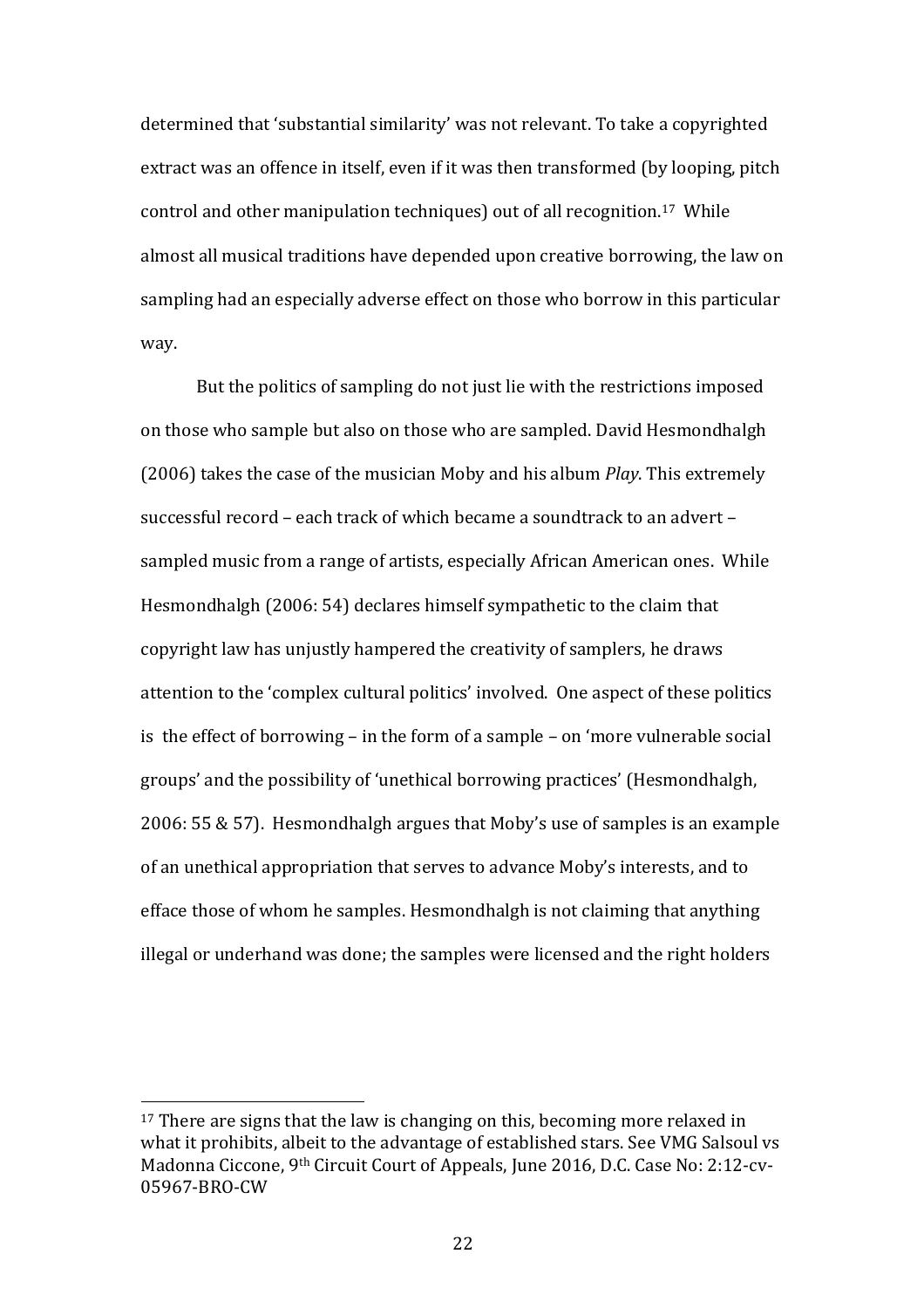compensated.<sup>18</sup> His point is that this compensation fails to acknowledge a more profound injustice.

Against this charge, Barry Shank (2014) weighs in the balance the pleasures to be derived from Moby's use of African American voices. These pleasures constitute the songs' 'political force', and this latter 'cannot be canceled by claims of appropriation, no matter how accurate those claims may be.' (Shank, 2014: 37). Whatever Shank means by music's 'political force', his argument with Hesmondhalgh derives from essentially contested claims about culture and cultural heritage, about individual integrity, and about the conditions of creativity and the morality of copying. To this extent, their debate serves to underline the political stakes in copyright, stakes that, as we show in the next section, are confronted and resolved by musicians in their working lives.

#### **Making music, making claims**

 

In focusing on the pronouncements of courts and policy-makers, and in building on our claims about the politics of copyright from these, there is a danger that we overlook the routine practices and understandings of those who are most directly involved in the process. It is one thing to examine the principles which copyright embodies and the interpretations put upon them by the courts, it is quite another to suggest that this is how creativity and originality are lived.

We know from experimental evidence that the value placed on intellectual property does not conform straightforwardly to the assumptions made by those who posit rational economic actors (Buccafusco and Sprigman,

 $18$  Although the beneficiary may not be the artist if they do not hold the copyright.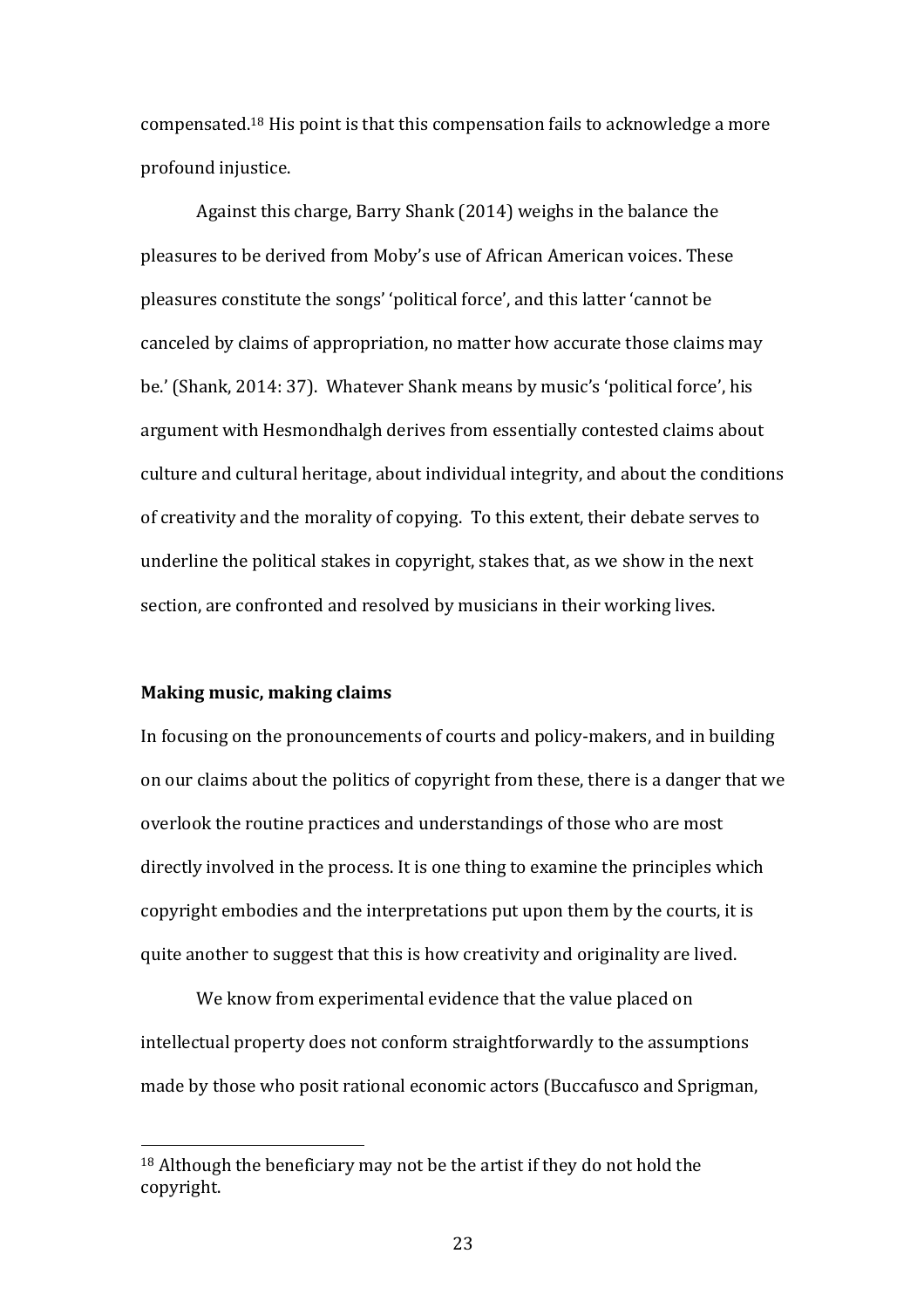2010). But if they do not fit the standard economic model, how do musicians and others see copyright and its relationship to their creative practices? We report here on interviews conducted with musicians and others in the music industry in which their attitudes to, and perceptions of, copyright, creativity, originality and copying were explored.<sup>19</sup>

Musicians and songwriters readily acknowledge that they learn their craft through imitation.<sup>20</sup> This was true of those we spoke to, and of those interviewed by others (Rachel, 2013; Zollo, 2003; musician, personal interview, 28 January 2014). Musicians as diverse as Mick Jones of The Clash and the avant-garde composer John Cage have admitted that their work leaned heavily upon that of others (Perrett, 2014). Musicians admit that copying was either an expectation of their employment or was a product of an ever more demanding workload (songwriter and producer, personal interview, 20 March 2014). Th the olden days,' one musician (personal interview, 6 October 2014) told us, 'if I came up with a tune that sounded a bit like something else, I would dismiss it instantly. ... but now, slowly, and just through sheer demand, because I have to write a song a week and produce it and get it out, because that's the business ... I never consciously rip anything off ....It's copying but it's not plagiarism as such... music has always been a progression about people learning from each other.' It is possible to read into this answer the anxieties and dilemmas that songwriters experience, and how they justify their relationship to the work of others. The law plays a very minor, even non-existent, part in these deliberations, but a

 $19$  We conducted semi-structured interviews with twenty-five professional musicians, songwriters, managers and producers.

 $20$  As one of our referees noted, the same may not apply to other cultural forms – comedy, for example, where convention holds that jokes are not to be stolen.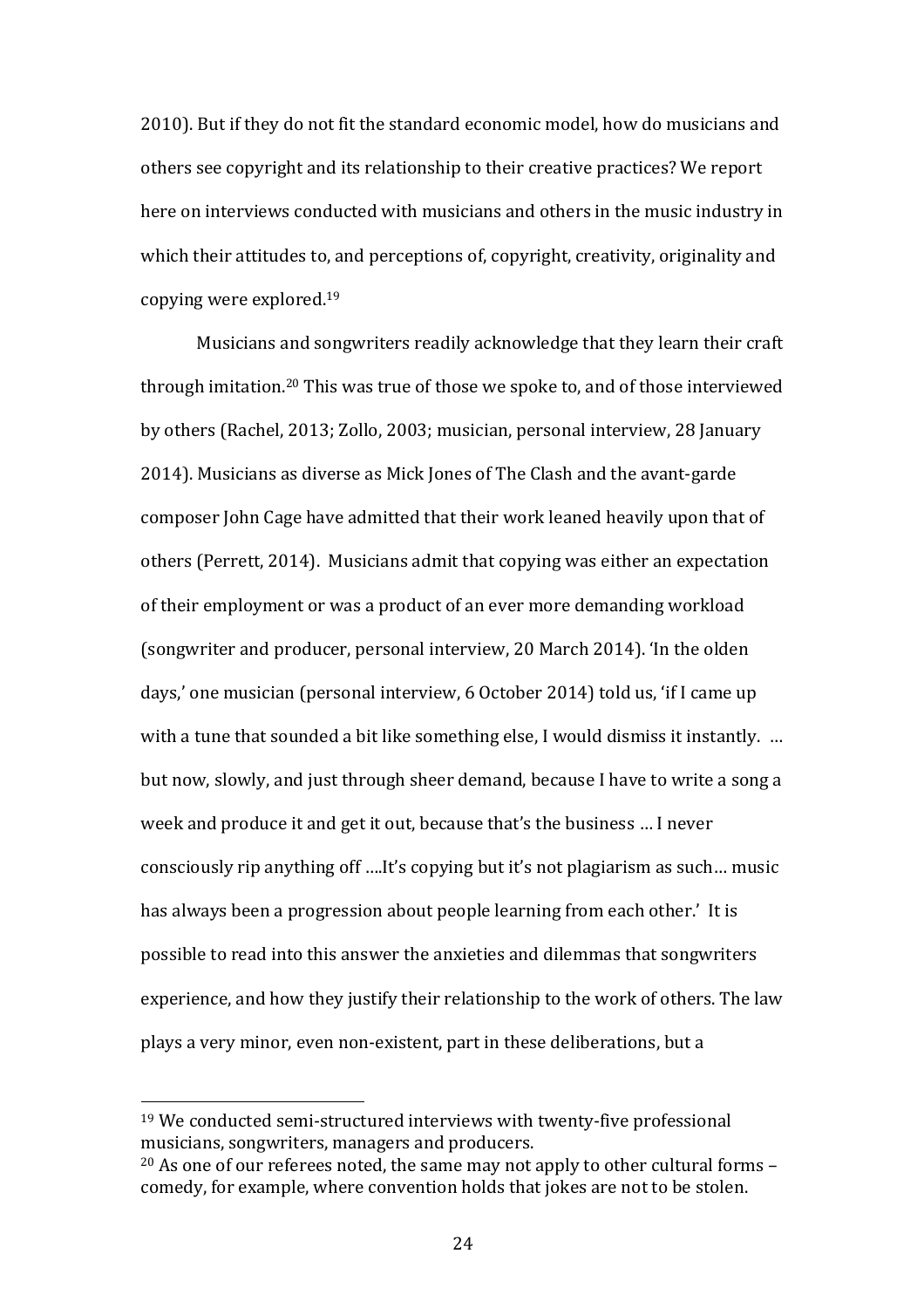judgement evidently is present. Another musician explained how they felt on being told that their song sounded very like one by another well known musician: 'As soon as they said it, it was like, "Yes, it is, isn't it?" We ummed and ahhed, but it was different enough, we felt, to not have to worry about him coming in touch but it's normally like that. ... We don't consciously copy.' (personal interview, 26 August 2014) One songwriter told us that learning by copying was just 'lazy' (personal interview, 28 March 2014), while The Eagles' Don Henley described copyists as vandals who 'go into a museum and paint a moustache on somebody else's painting' (Michaels, 2014). The fact of these very different views serves only to emphasise that 'copying' is not a straightforward matter, either practically or ethically (Gripsrud, 2014).

'Copying' invites at least two discrete sets of consideration. One is about obligations to others – typically, other musicians. This requires respecting their work and their right to claim authorship. The other is about creativity, about claiming originality for one's own work: 'our ethos really is that we want to try and do something completely new' (musician, personal interview, 26 August 2014). But being 'original', making 'new' sounds, is not straightforward. One musician put it like this: 'Even if I've taken a big chunk of the music they've composed, I've done something to it to make it not their idea anymore, you know.' (personal interview, 18 December 2013) It can vary with genre or form. Improvising jazz musicians expect to 'quote' from others (personal interview, 25 January 2014). Session musicians, paid to produce a particular sound, do not claim 'ownership' of the sound they make; but if they are asked to 'compose' a tune, then the relationship changes, as does the expected reward and recognition (Session musicians, personal interviews, 22 March 2014 and 29 October 2013).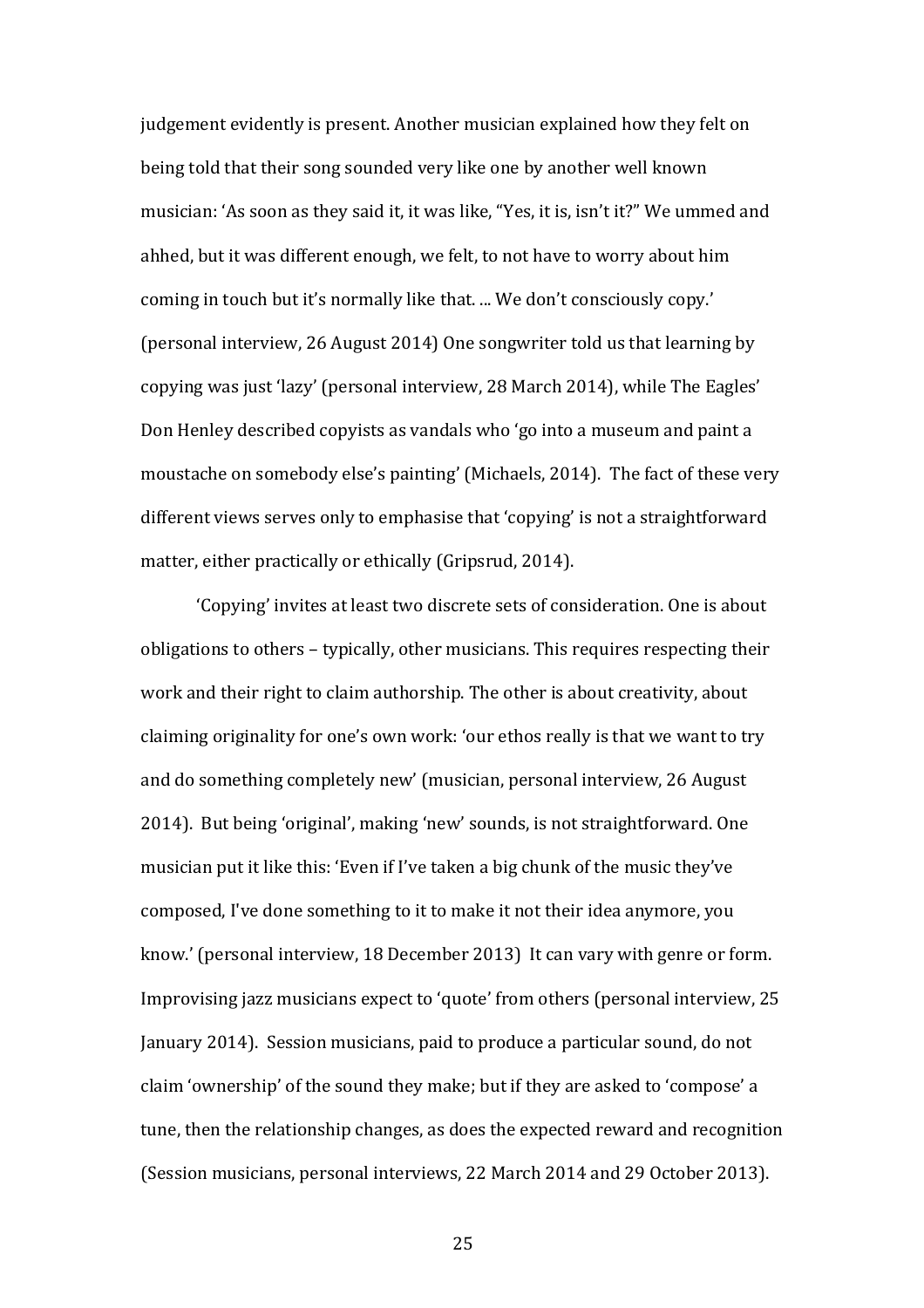The dilemmas around creativity and credit also emerge in the context of collective work. Attributing copyright to an individual or to a group has real resource implications, and decisions about whether to share credit are political ones, about which those in the music industry are very sensitive (manager, personal interview, 22 April 2014; musician, personal interview, 14 March 2014). These dilemmas become more acute and significant when large sums of money are involved. One musician spoke of how he lost £500,000 in a court case over who had contributed to the writing of a hit song (personal interview, 12 January 2015).

Running through these responses to the dilemmas with which musicians and others deal is the notion of 'fairness'. Individuals talk about the need for fairness in respect of rewards and recognition (NeYo, 2015); those who represent the collective interests of artists and their publishers speak of 'fair rules and fair regulations' (CISAC, 2015); and those who responded to the EU's consultation on copyright policy wanted to see a more fair system (Dobusch, 2014). How 'fairness' is understood varies, but it always entails a political rights claim. This means something very different to the terms in which the standard business model identifies IP rights. Indeed, it is striking how little the law, and the copyright regime in particular, features in the interviews we conducted (where we were talking explicitly about 'copying'). The musicians claim ownership and they acknowledge that they copy and crib, but in doing so they sound more like citizens negotiating conflicting political and moral codes, than legal clients registering claims or business people identifying revenue streams. Their working practices are further evidence of the political character of copying and copyright. This argument does not just apply as a contrast to the business-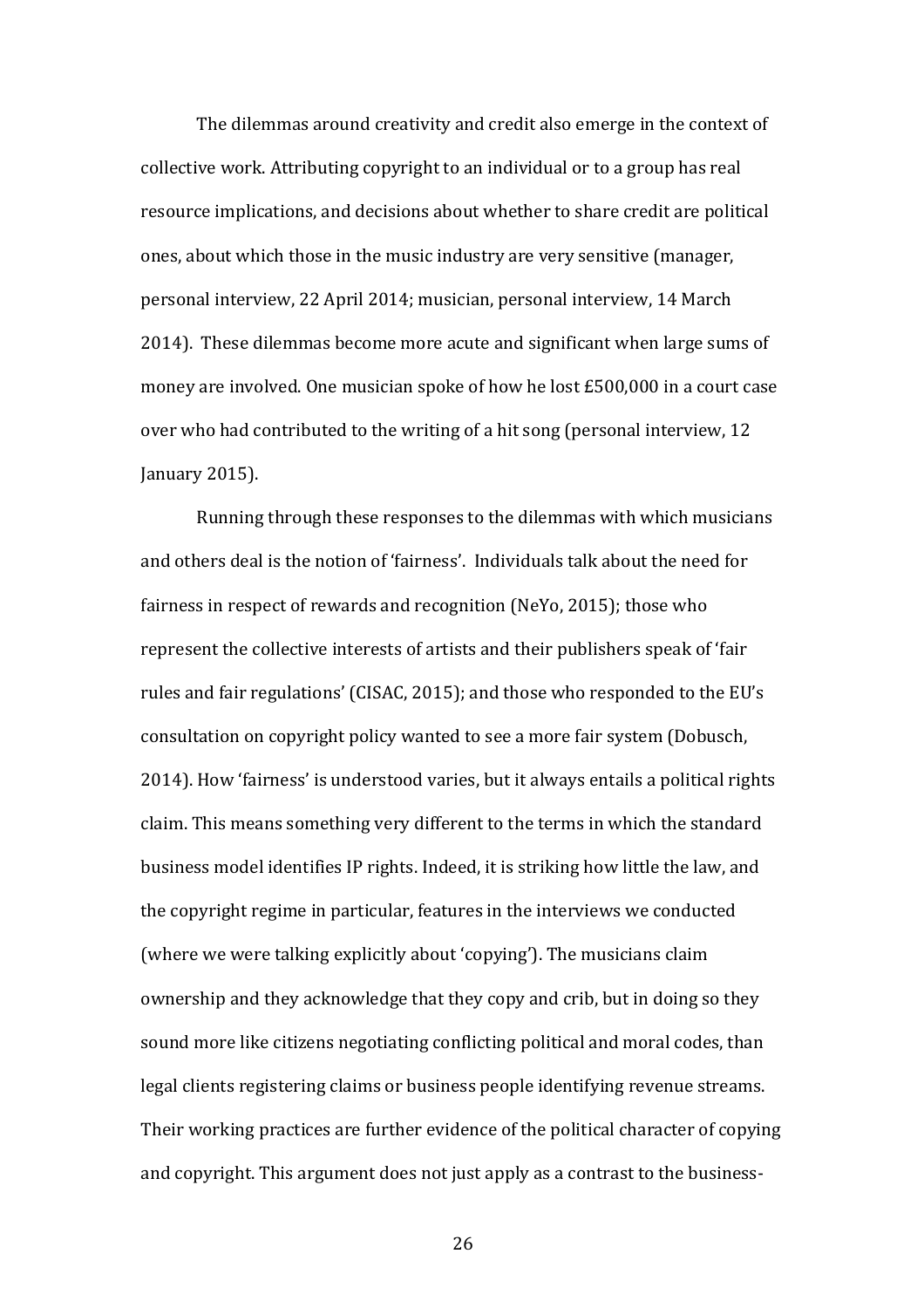based account of rights, it also applies for those like Lawrence Lessig and others who wish to minimize the role of copyright. As Ethan Plaut  $(2015: 4; \text{see also})$ Sibley, 2015: 53) points out, the Lessig approach overlooks 'what of the self – not only labor, but also elements of one's identity – inheres in cultural products'. It is not a relationship of ownership. They do not see themselves as 'owners' of their art, but rather they see their art as coterminous with their identity and integrity.

## **Conclusion**

This article has argued that copyright and copyright policy deserves more attention than it has so far received from political science. Our argument has been that copyright is of political importance in two general ways. First, because of copyright's economic role, policy has implications for the distribution of resources and rewards. This distribution is determined by both the interests of stakeholders and the political principles to which copyright appeals. These principles appeal to more than straightforward property rights claims, and their enactment entails a range of other values and judgements, and may result in forms of discrimination. To this extent, copyright policy contributes to politics as the collective rules by which we live. More than this, though, we have contended that copyright gives shape to ideas of individual integrity and of cultural expression, and perhaps most significantly to ideas of creativity and originality upon which liberal theory draws, but rarely examines in practice.

As a form of knowledge regulation, copyright builds upon widely accepted views that all forms of originality and creativity depend on borrowing and imitation, and that copyright policy in principle and practice adjudicates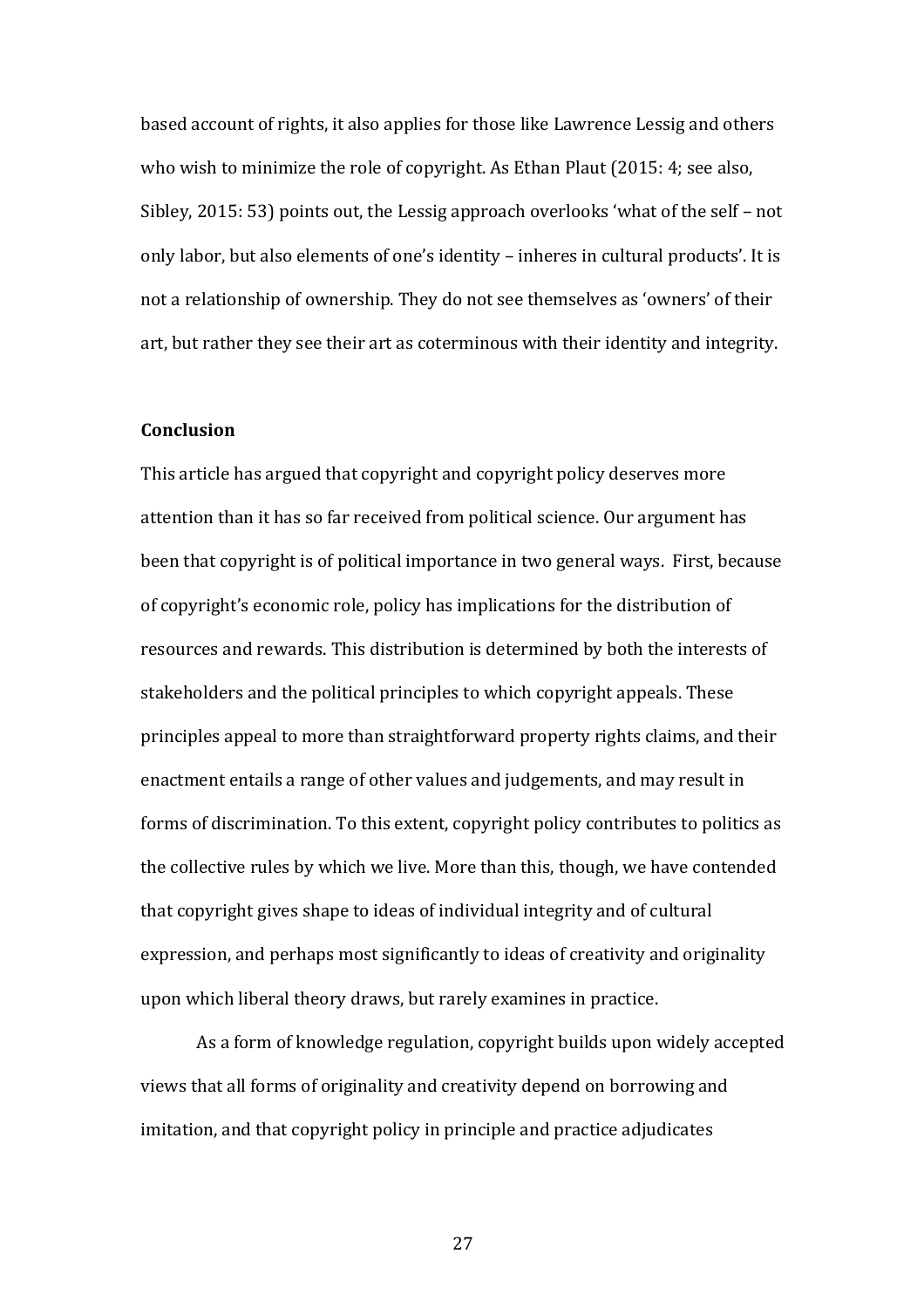politically acceptable and unacceptable forms of copying. What matters is how it does this and whose interests are served in the process.

Copyright law is not just about the distribution of the money that derives from creative work. The law instantiates certain values: it constitutes a moral order. Similarly, the law serves to regulate market transactions that also encode a morality (Sandel, 2012). This is clearly the case with copyright where ideas of authorship and originality are key. The writer Cory Doctorow (2014: 153) has argued that 'money can't be the sole determinant of whether copyright is working', adding that: 'I think we can tell a good copyright system from a bad one by what kind of work gets made under its rules'. Our argument, while echoing the tenor of these claims, would add a qualification to Doctorow's statement: 'We can tell a good copyright system from a bad one *by what kinds of* political principle inform its rules, how decisions are made, and what interests are *recognized in the process.'* 

The business of being 'original' is not simply a matter of formal legal definition, but the result of a complex interplay of lobbying, legal interpretation and everyday practice, among many other factors. Understanding this is important to understanding how one vital aspect of the modern economy operates and the role that policy and the political process plays in it. But, we would like to suggest, there is more entailed. In constituting notions of originality and creativity, copyright is not just serving to organize the creative industries. It is also serving to construct a particular understanding of 'originality', which, as we mentioned at the beginning, occupies a central place in notions of the liberal human subject.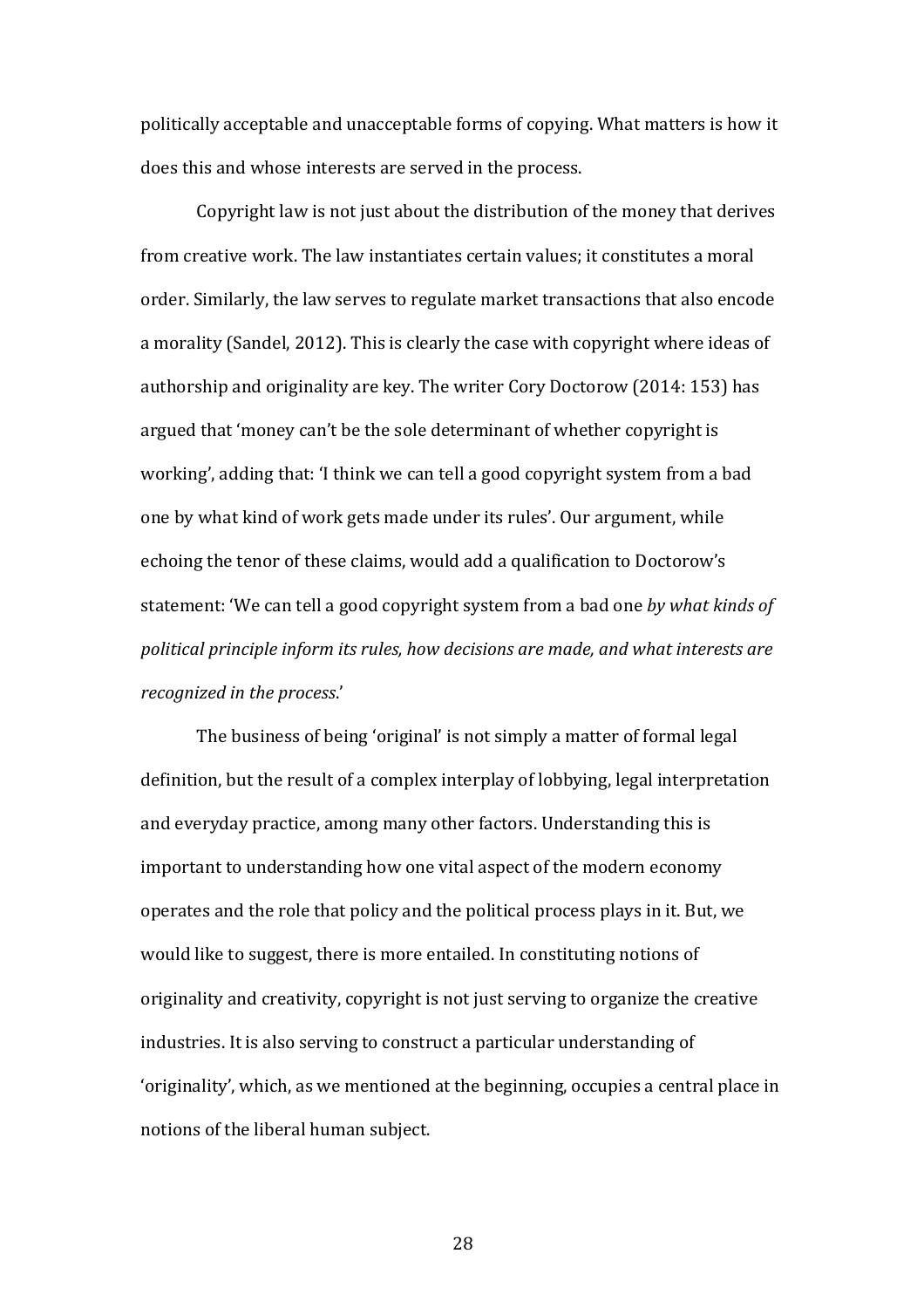# **References**

Arewa, O. (2006) 'From JC Bach to Hip Hop: Musical Borrowing, Copyright and Cultural Context', *North Carolina Law Review*, 84, 546-642

Arewa, O. (2011) 'Creativity, Improvisation and Risk: Copyright and Musical Innovation', *Notre Dame Law Review*, 86(5), 1829-1846

Baldwin, P. (2014) The Copyright Wars: Three Centuries of Trans-Atlantic Battle, Princeton: Princeton University Press

Barron, A. (2006) 'Copyright Law's Musical Work', *Social & Legal Studies*, 15(1), 101-127

Bennett, J. (2014) 'Did Robin Thicke steal 'Blurred Lines' from Marvin Gaye?'; available at: http://joebennett.net/2014/02/01/did-robin-thicke-steal-a-songfrom-marvin-gaye/

Bently, L. (2009) 'Authorship of Popular Music in UK Copyright Law', *Information, Communication and Society*, 12(2), 179-204 

Bettig, R. (1996) *Copyrighting Culture: the Political Economy of Intellectual* **Property, Boulder: Westview Press** 

Biron, L. (2014) 'Creative work and communicative norms: Perspectives from legal philosophy', in M. van Eechoud (ed.), *The Work of Authorship*, Amsterdam: Amsterdam University Press, 19-44

Boldrin, M. and Levine, D. (2008) *Against Intellectual Monopoly*, Cambridge: Cambridge University Press

Boon, M. (2010) In Praise of Copying, Cambridge, Mass.: Harvard University Press

Boyle, J. (2010) *The Public Domain: Enclosing the Commons of the Mind*, New Haven: Yale University Press

Brown, H. (2015) "'Blurred Lines" Verdict: Music Lawyers Weigh In', *Billboard*,  $11<sup>th</sup> March: available at:$ 

http://www.billboard.com/articles/news/6495167/blurred-lines-verdictmusic-lawyers-react

Buccafusco, C. and Sprigman, C. (2010) "Valuing Intellectual Property: An Experiment', Cornell Law Review, 96(1), 1-46

Burkart, P. (2010) *Music and Cyberliberties*, Middletown, CT: Wesleyan University Press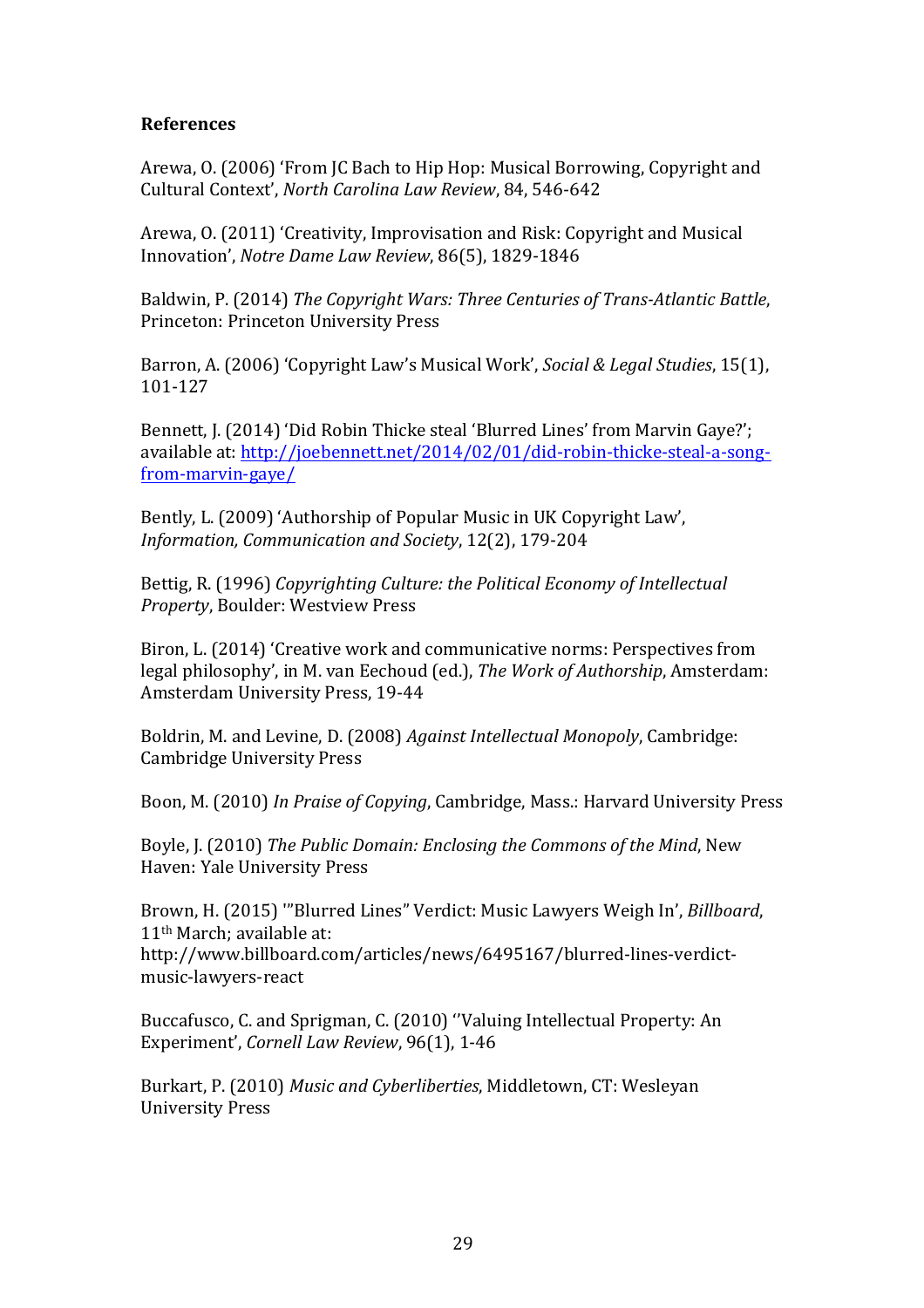Butt, J. (2015) 'What is a 'musical work'? Reflections on the origins of the 'work concept' in western art music', in A. Rahmatian (ed.), *Concepts of Music and Copyright*, Cheltenham: Edward Elgar, 1-22

Butterfly, A. (2015) 'All About That Bass writer says he got \$5,679 from 178m streams', *BBC Newsbeat*, 24 September; available at: http://www.bbc.co.uk/newsbeat/article/34344619/all-about-that-bass-writersays-he-got-5679-from-178m-streams

Byrne, D. (2013) *How Music Works*, London: Canongate

Cammaerts, B. (2015) 'Pirates on the Liquid Shores of Liberal Democracy: Movement Frames of European Pirate Parties', *Javnost - The Public: Journal of the European Institute for Communication and Culture*, 22(1), 19-36

CISAC (2015) Press Statement, *Complete Music Update*, 8 April

Conservative Party (2015) The Conservative Party Manifesto 2015, available at: https://www.conservatives.com/manifesto

Cooke, C. (2015) *Dissecting the Digital Dollar*, London: Music Managers Forum, available at: http://themmf.net/wpcontent/uploads/2015/09/digitaldollar\_fullreport.pdf

Cummings, A. (2013) *Democracy of Sound: Music Piracy and the Remaking of American Copyright in the Twentieth Century, Oxford: Oxford University Press.* 

Department of Culture, Media and Sport (DCMS) (2015) *Creative Industries Economic Estimates*, available at: 

https://www.gov.uk/government/uploads/system/uploads/attachment\_data/fi le/394668/Creative Industries Economic Estimates - January 2015.pdf

Decherney, P. (2013) *Hollywood's Copyright Wars: From Edison to the Internet,* New York: Columbia University Press

Deemers, J. (2006) Steal This Music: How Intellectual Property Law Affects Musical *Creativity*, Athens: University of Georgia Press

Dietz, A. (2014) 'The European Commission's proposal for a directive on collecting societies and cultural diversity – a missed opportunity', *International Journal of Music Business Research,* 3(1), 7-25

Dobusch, L. (2014) 'Re-Balancing Copyright: Insights from the EU Consultation', presentation to 'The Future Development of Copyright in Europe', European Parliament, Brussels, 11 November; available at: http://www.europarl.europa.eu/document/activities/cont/201411/20141113 ATT93296/20141113ATT93296EN.pdf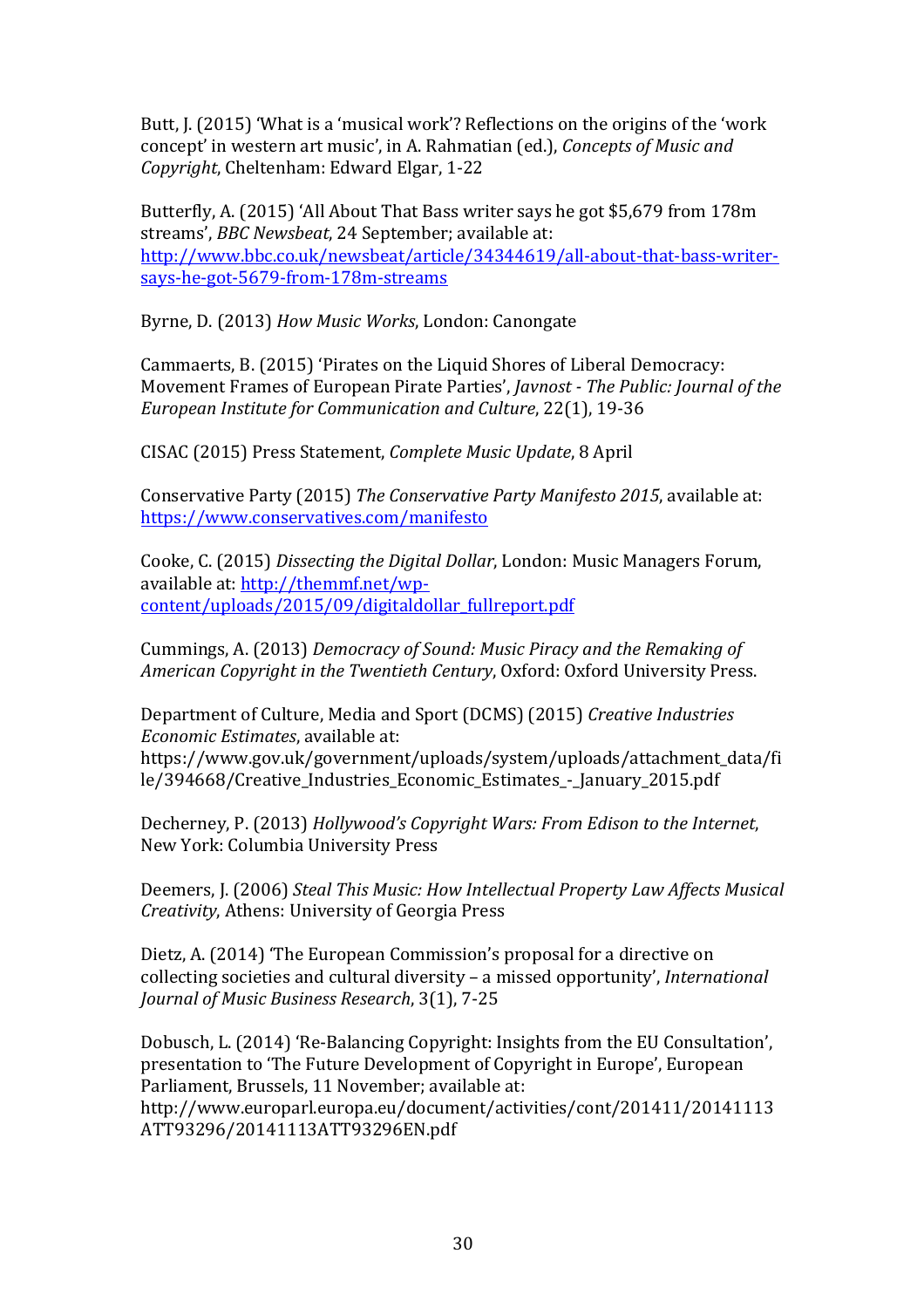Doctorow, C. (2014) *Information Doesn't Want to Be Free: Laws for the Internet* Age, San Francisco: McSweeney's.

Dredge, S. (2015) 'Wave of A-list support for Jay Z's crusade to bypass Spotify with the new streaming website', *Guardian*, 31 March

Elster, J. (2000) *Ulysses Unbound*, Cambridge: Cambridge University Press

European Commission (2015) 'Copyright and the Single Digital Market', available at: https://juliareda.eu/copyright-evaluation-report/

Fink, R. (2015) 'Blurred Lines, Ur-Lines, and Color Lines', *Musicology Now*, available at: http://musicologynow.ams-net.org/2015/03/blurred-lines-ur-lines-and-colorline.html

Firth, A. (2015) 'Music and co-authorship/co-ownership', in A. Rahmatian (ed.), *Concepts of Music and Copyright, Cheltenham: Edward Elgar, 143-166* 

Fredriksson, M. (2014) 'Copyright and Culture and Pirate Politics', *Cultural Studies*, 28(5/6), 1022-1047

Free, D. (2002) '*Beckingham v. Hodgens*: The Session Musician's Claim to Music Copyright', *Entertainment Law*, 1(3), 93-97

Frith, S. and Marshall, L. (eds) (2004) *Music and Copyright*, Second Edition, Edinburgh: Edinburgh University Press

Gaines, J. (1991) *Contested Culture: The Image, The Voice and The Law*, Chapel Hill: University of North Carolina Press

Gillespie, T. (2007) Wired Shut: Copyright and the Shape of Digital Culture, Cambridge, MA: MIT Press

Green Party (2015) For the Common Good: General Election Manifesto, available at: http://musicologynow.ams-net.org/2015/03/blurred-lines-ur-lines-andcolor-line.html

Gripsrud, J. (2014) 'Creativity and the sense of collective ownership in theatre and popular music', in M. van Eechoud (ed.), *The Work of Authorship*, Amsterdam: Amsterdam University Press, 215-236

Hargreaves, I. (2011) *Digital Opportunity: A Review of Intellectual Property and Growth*, London: UK Government: available at: https://www.gov.uk/government/uploads/system/uploads/attachment\_data/fi le/32563/ipreview-finalreport.pdf

Haggart, B. (2014) *Copyfight: The Global Politics of Digital Copyright Reform*, Toronto: University of Toronto Press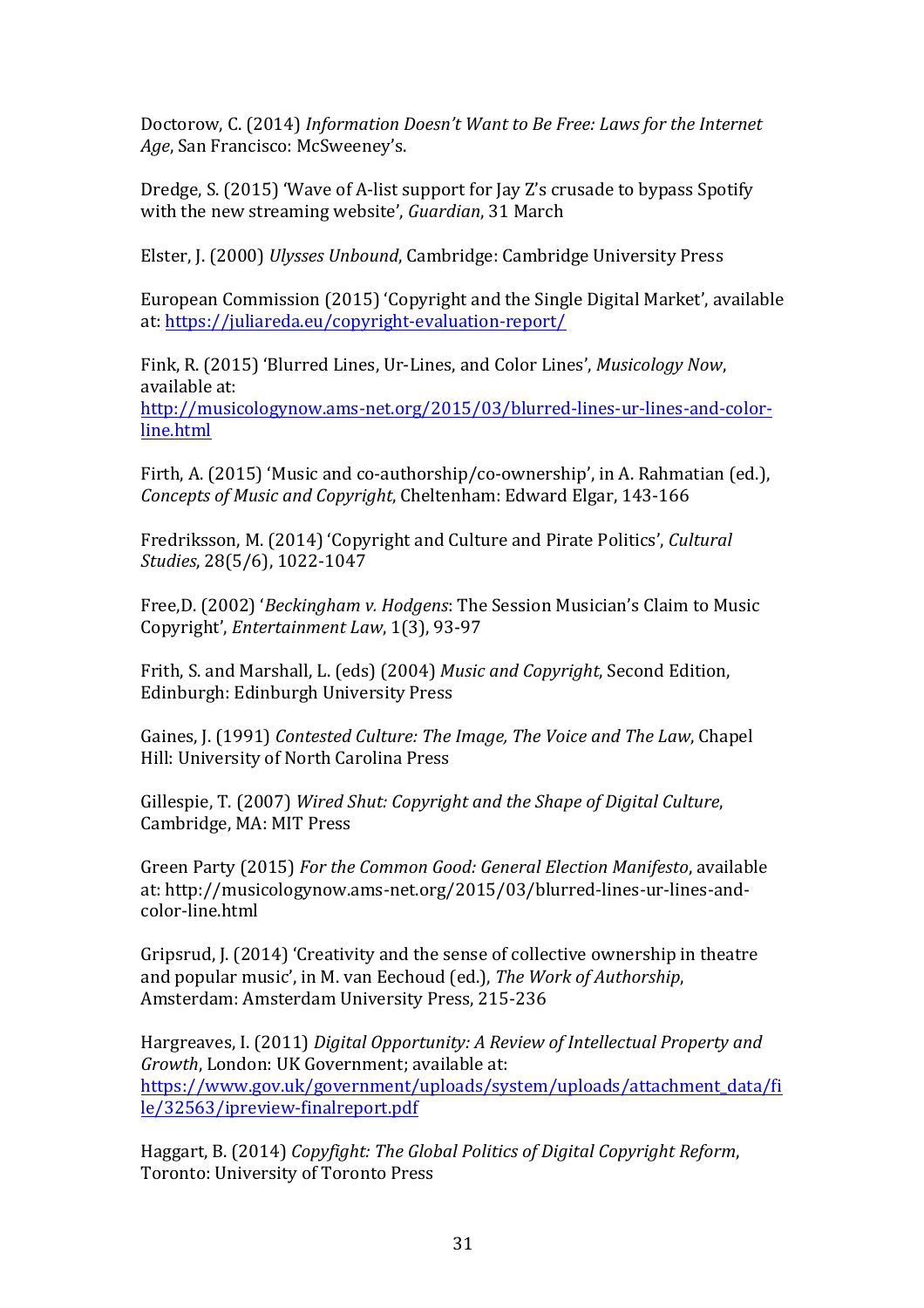Halbert, D. (2014) *The State of Copyright: The complex relationship of cultural creation in a globalized world*, Abingdon: Routledge

Heald, P., Erickson, K., and Kretschmer, M. (2015) 'The valuation of unprotected works: a case study of public domain photographs on Wikipedia'. *Harvard Journal of Law and Technology, 29(1), 1-32* 

Herman, B. (2013) *The Fight over Digital Rights: The Politics of Copyright and* **Technology, New York: Cambridge University Press** 

Hesmondhalgh, D., Oakley, K., Lee, D. and Nisbett, M. (2015) *Culture, Economy* and Politics: The Case of New Labour, Houndmills: Palgrave Macmillan

Hesmondhalgh, D. (2006) 'Digital Sampling and Cultural Inequality', *Social & Legal Studies*, 15(1), 53-75

Heylin, C. (2015) *It's One For the Money*, London: Constable

Jacques, S. (2016) 'Mash-ups and mixes: what impact have the recent copyright reforms had on the legality of sampling?', *Entertainment Law Review*, 27(1), 3-10

Jacques, S. (2015) 'Are the new 'fair dealing' provisions an improvement on the previous UK law, and why?', *Journal of Intellectual Property Law & Practice,* 10 (9), 699-706

Johns, A. (2010) *Piracy: The Intellectual Property Wars from Gutenberg to Gates*, Chicago: University of Chicago Press

Knopper, S. (2009) *Appetite For Self-destruction: The Spectacular Crash of the Record Industry in the Digital Age*, New York: Simon & Schuster

Kretschmer, M. (2016) 'Four Inconvenient Truths about Copyright', paper to the CREATe 2012-2016 conference, Royal Society of the Arts, London, 24 June 2016

Laing, D. (2004) 'Copyright, Politics and the International Music Industry', in S. Frith and L. Marshall (eds), Music and Copyright, 2<sup>nd</sup> edition, Edinburgh: Edinburgh University Press, 70-88

Lee, Y.H. (2015) 'Copyright and Freedom of Expression: A Literature Review', *CREATe Working Paper*, 2015/04 

Lessig, L. (2005) *Free Culture: The Nature and Future of Creativity*, Harmondsworth: Penguin

Levine, J. (2014) 'Lo and Behold! Does Tolerated Use Give an Incentive to Plagiarize? An Example Through the Music of Bob Dylan', *Cardozo Arts & Entertainment Law Journal*, 32(3); available at: http://www.cardozoaelj.com/issues/current/levine-32-3/#.Vh5psksflfM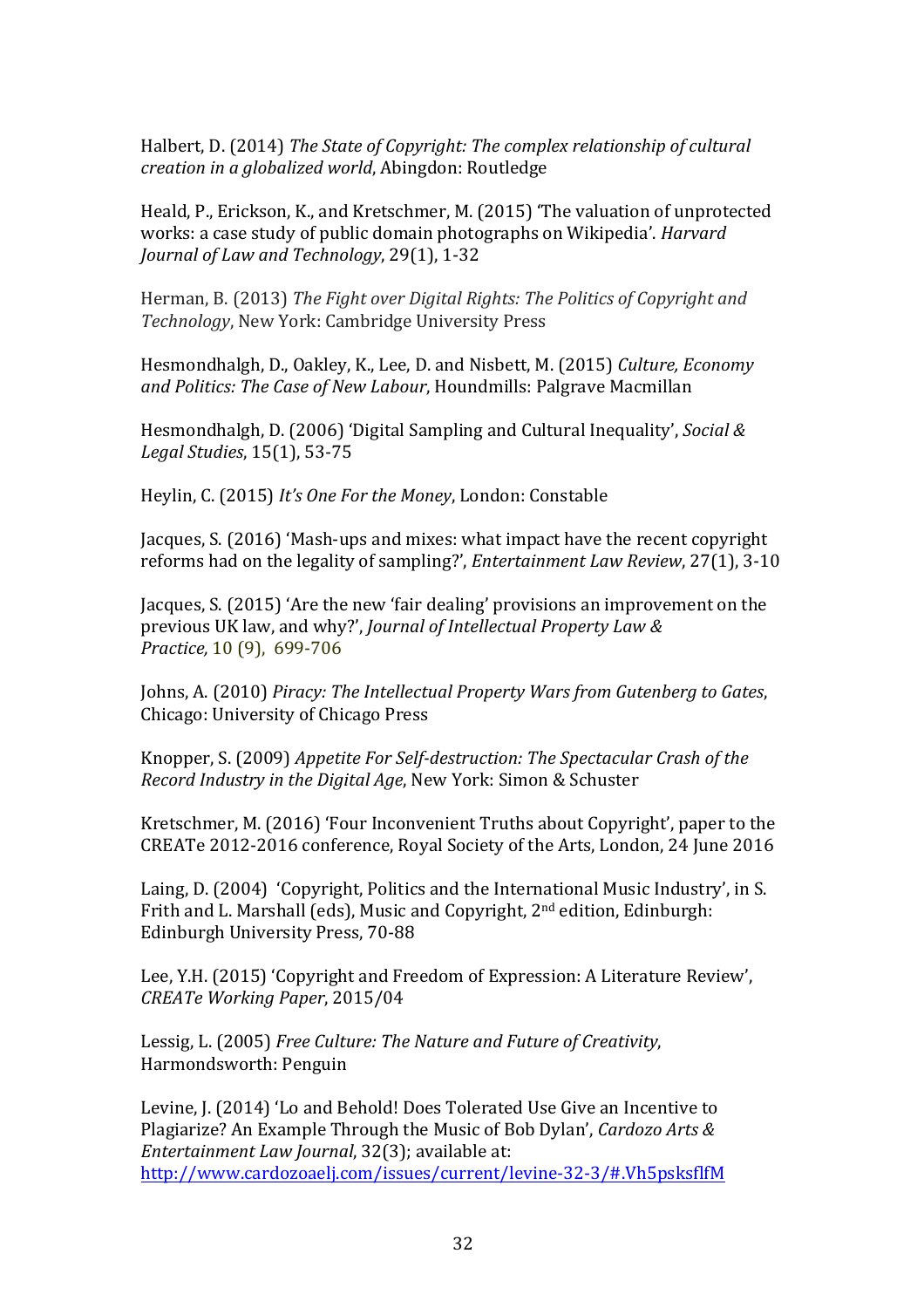Liberal Democrats (2015) Manifesto 2015, available at:

https://d3n8a8pro7vhmx.cloudfront.net/libdems/pages/8907/attachments/ori ginal/1429028133/Liberal\_Democrat\_General\_Election\_Manifesto\_2015.pdf?14 29028133

Linshi, J. (2014) 'Here Why Taylor Swift Pulled Her Music From Spotify', Time, 3 November; available at: http://time.com/3554468/why-taylor-swift-spotify/

Litman, J. (2006) *Digital Copyright*, Amherst, NY: Prometheus Books

Litman, J. (1990) 'The Public Domain', *Emory Law Journal*, 39, 965-1023

Lutticken, S. (2002) 'The Art of Theft', *New Left Review*, 13, Jan-Feb, 89-104.

McLeod, K. and DiCola, P. (2011) *Creative License: The Law and Culture of Digital Sampling*, Durham: Duke University Press

Malcolm, J. (2014) 'Australia: You Wouldn't Steal a DVD, But You Would Block Websites and Suspend Internet Accounts', *Electronic Frontier Foundation*, 31 July

Marshall, L. (2015) "Let's keep music special. F--- Spotify": on-demand streaming and the controversy over artist royalties', *Creative Industries Journal*, 8(2), 177-189

Michaels, S. (2014) 'The Eagles' Don Henley accuses Frank Ocean and Okkervil River of song theft,' *Guardian*, 4 June

Mill, J.S. (1972/1859) 'On Liberty' in H.B.Acton (ed.) John Stuart Mill: Utilitarianism, On Liberty, Considerations on Representative Government, London: J.M. Dent, 69-187

Ne-Yo (2015) 'Songwriters Shouldn't Have to Subsidize the Billion-Dollar Streaming Industry', *Roll Call*, 22 April; available at: http://www.rollcall.com/news/songwriters\_shouldnt\_have\_to\_subsidize\_the\_bill\_ ion\_dollar\_streaming-241405-1.html

Negus, K. (2015) 'Digital divisions and the changing cultures of the music industries (or, the ironies of the artefact and invisibility)', *Journal of Business Anthropology*, 4(1), 151-157 

Negus, K and Pickering, M. (2004) *Creativity, Communication and Cultural Value*. London: Sage

Ng, A. (2008) 'The Social Contract and Authorship: Allocating Entitlements in the Copyright System', *Fordham Intellectual Property, Media and Entertainment Law Journal*, 19(2), 414-482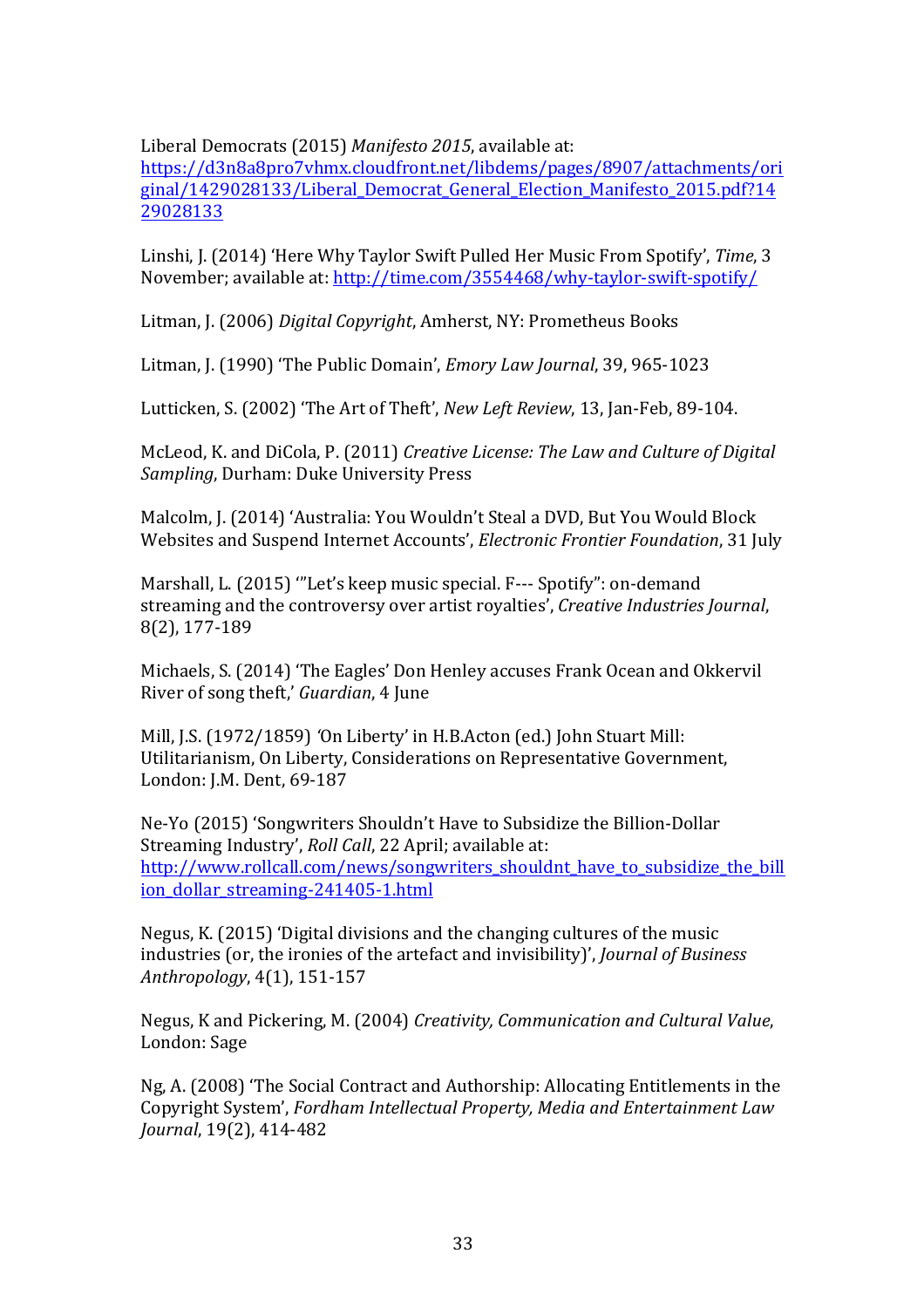Perrett, M. (2014) 'John Cage is 102 and originality is overrated', *Observer*, 11 May

Pila, J. (2010) 'Copyright and Its Categories of Original Works', *Oxford Journal of Legal Studies*, 30(2), pp 229-254

Plaut, E. (2015) 'Enlightenment, the Remix: Transparency as a DI's Trick of Seeing Everyone from Nowhere', *Communication*, *Culture and Critique*, 1-19

Rachel, D. (2013) *Isle of Noises: Conversations with Great British Songwriters,* London: Picador 

Rahmatian, A. (ed.) (2011), *Concepts of Music and Copyright*, Cheltenham: Edward Elgar

Reda, J. (2015) *EU Copyright Evaluation Report*, available at: https://juliareda.eu/copyright-evaluation-report/

Rosati, E. (2013) Originality in EU Copyright: Full Harmonization through Case Law, Cheltenham: Edward Elgar.

Rosen, R. (2008) *Music and Copyright*, New York, Oxford University Press

Runciman, D. (2014) *Politics*, London: Profile Books

Sandel, M. (2012) What Money Can't Buy: The Moral Limits of Markets, London: Allen Lane.

Scherzinger, M. (2014) Musical Property: Widening or Withering?, *Journal of Popular Music Studies*, 26(1), 162-192

Seabrook, J. (2014) 'Revenue Streams', *New Yorker*, 24 November

Shank, B. (2014) *The Political Force of Musical Beauty*, Durham: Duke University Press

Sibley, J. (2015) The Eureka Myth: Creators, Innovators, and Everyday Intellectual *Property*, Stanford: Stanford University Press

Stahl, M. (2013) Unfree Masters: Recording Artists and the Politics of Work, London: Duke University Press

Stokes, S. (2003) Art & Copyright, Portland, Oregon: Hart

Street, J., Zhang, L., Simunjak, M. and Wang, Q. (2015) 'Copyright and Music Policy in China: A Literature Review', *CREATe Working Paper* 2015/06; available at: http://www.create.ac.uk/publications/copyright-and-music-policy-in-chinaa-literature-review/